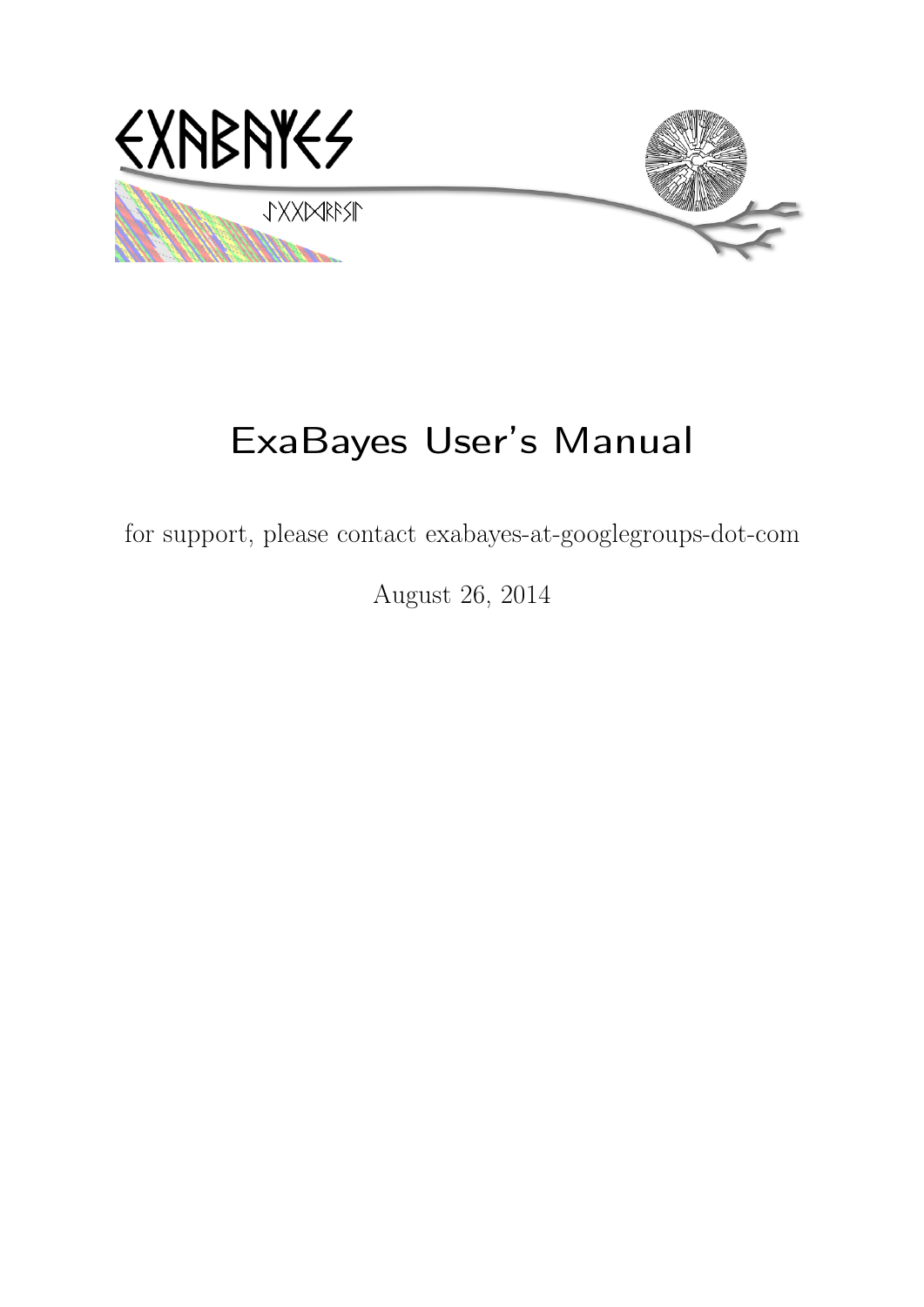# **Contents**

| 1                                                 | <b>Quick Start</b><br>3                                                                                                                                                              |                                        |  |  |  |  |
|---------------------------------------------------|--------------------------------------------------------------------------------------------------------------------------------------------------------------------------------------|----------------------------------------|--|--|--|--|
| 2                                                 | 3<br>Scope of ExaBayes: What is it? What is it not?                                                                                                                                  |                                        |  |  |  |  |
| 3                                                 | Installation<br>Executing downloaded executables $\ldots \ldots \ldots \ldots \ldots \ldots \ldots$<br>3.1<br>3.2                                                                    | 4<br>$\overline{4}$<br>$\overline{4}$  |  |  |  |  |
| 4                                                 | <b>Tutorial and Workflow</b><br>4.1<br>4.2                                                                                                                                           | 6<br>$\overline{7}$<br>8               |  |  |  |  |
| 5                                                 | <b>Command Line Options</b><br>5.1<br>5.2                                                                                                                                            | 10<br>10<br>11                         |  |  |  |  |
| 6                                                 | <b>Configuration File</b><br>6.1<br>6.2<br>Configuring the Run $\dots \dots \dots \dots \dots \dots \dots \dots \dots \dots \dots$<br>6.3<br>6.4                                     | 12<br>12<br>14<br>16<br>18             |  |  |  |  |
| $\overline{\mathbf{r}}$                           | Pre-/post-processing utilities<br>7.1<br>7.2<br>7.3<br>7.4<br>7.5<br>7.6                                                                                                             | 20<br>20<br>21<br>21<br>21<br>21<br>22 |  |  |  |  |
| 8                                                 | <b>ExaBayes on Clusters/Supercomputers</b><br>TL;DR summary $\ldots \ldots \ldots \ldots \ldots \ldots \ldots \ldots \ldots \ldots \ldots \ldots$<br>8.1<br>8.2<br>8.3<br>8.4<br>8.5 | 22<br>23<br>$23\,$<br>25<br>26<br>26   |  |  |  |  |
| 9                                                 | File Format: Model/Partitioning file                                                                                                                                                 | 27                                     |  |  |  |  |
| 10 Trading mixing efficiency versus runtime<br>28 |                                                                                                                                                                                      |                                        |  |  |  |  |
|                                                   | 11 Citation<br>28                                                                                                                                                                    |                                        |  |  |  |  |
|                                                   | 12 References<br>29                                                                                                                                                                  |                                        |  |  |  |  |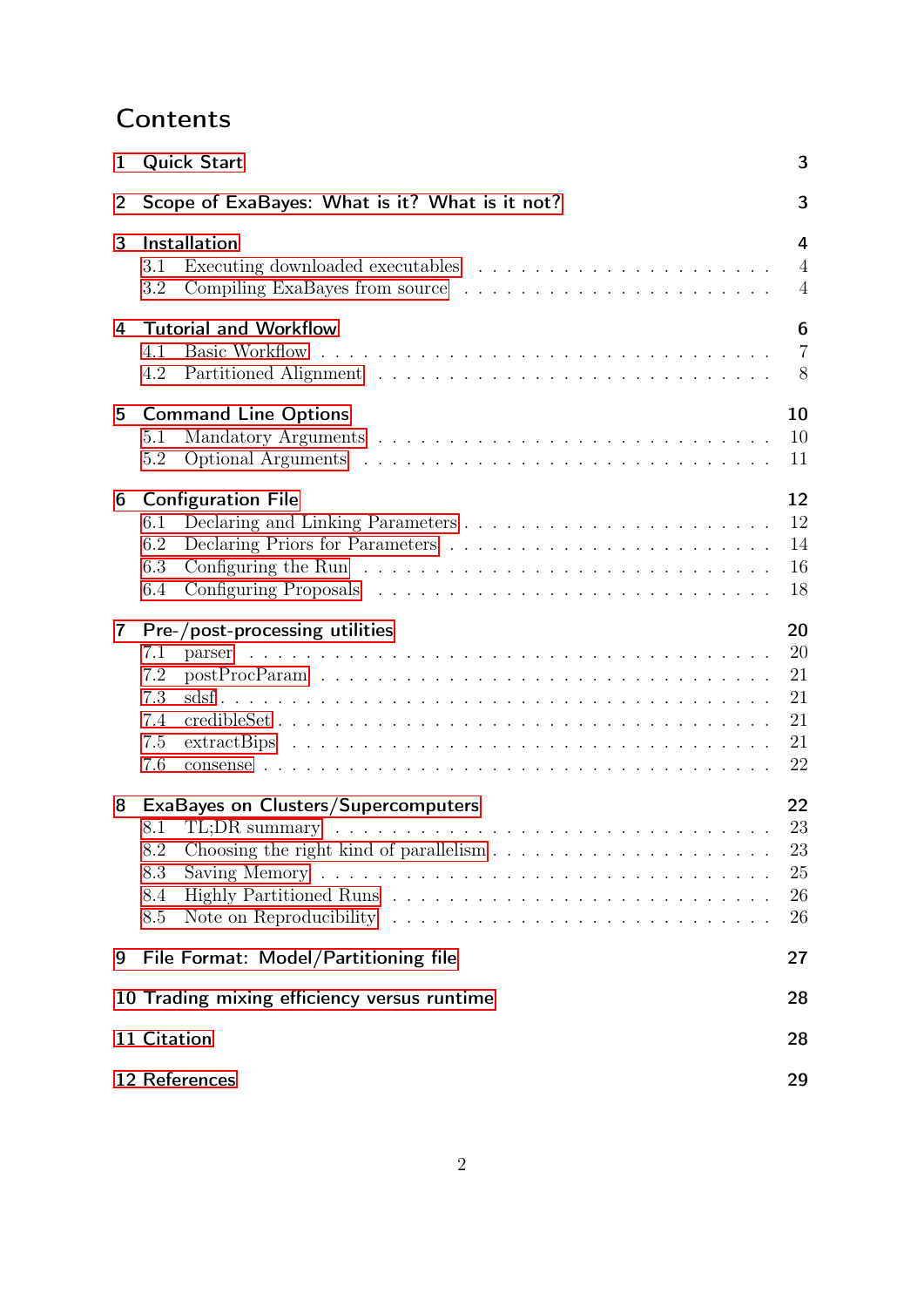# <span id="page-2-0"></span>1 Quick Start

Installation of ExaBayes requires basic proficiency with using a terminal (for help, consider this [tutorial\)](https://help.ubuntu.com/community/UsingTheTerminal).

For impatient users who want to give ExaBayes a quick try, we recommend:

- 1. Download and unpack the software package. You find executables (sequential: yggdrasil, parallel: exabayes) in the ./bin folder. The -h flag provides you with an overview of options. If you downloaded the source code please follow the instructions in Sect. [3.2.](#page-3-2)
- 2. If you have convinced yourself, that the executables are in place, consider running the examples in the ./examples directory (call the ./call.sh or ./call-parallel.sh scripts there). If you want to run your own dataset, convert your alignment file into phylip-format (e.g., using seaview).
- 3. If you have prepared your dataset, run the sequential version of ExaBayes, where alignmentFile.phy is the alignment file (use -m PROT for protein data) and \$RANDOM could be any random number seed.

```
$ ./bin/bin/yggdrasil -f alignmentFile.phy -m DNA -s $RANDOM
```
4. After some time, ExaBayes should finish or you may abort at any time. You can now examine the two output files ExaBayes topology\* and ExaBayes parameters\* using the post-processing tools consense, postProcParam, credibleSet and extractBips (see Sect. [7\)](#page-19-0). Call the respective programs with -h for an overview of functions.

# <span id="page-2-1"></span>2 Scope of ExaBayes: What is it? What is it not?

ExaBayes is a tool for Bayesian phylogenetic analyses. It implements a Markov chain Monte Carlo sampling approach that allows to determine the posterior probability of a tree (resp., topology) and various evolutionary model parameters, for instance, branch lengths or substitution rates. Similar approaches are implemented in [BEAST](http://beast.bio.ed.ac.uk) [\[1\]](#page-28-1) or [MrBayes](http://mrbayes.sourceforge.net/) [\[5\]](#page-28-2). ExaBayes has heavily drawn inspiration specifically from the latter one.

ExaBayes comes with the most commonly used evolutionary models, such as the generalized time reversible model (GTR) of character substitution, the discretized Γ model of among site rate heterogeneity and estimates trees with unconstrained branch lengths. For clocked tree models or less parameter-rich substitution models, we refer you to the established tools.

The distinguishing feature of ExaBayes is its capability to handle enormous datasets efficiently. ExaBayes provides an implementation of data parallelism using the Message Passing Interface (MPI). This means, that if you conduct your analysis on a computing cluster composed of several machines (a.k.a. nodes), the memory needed to evaluate the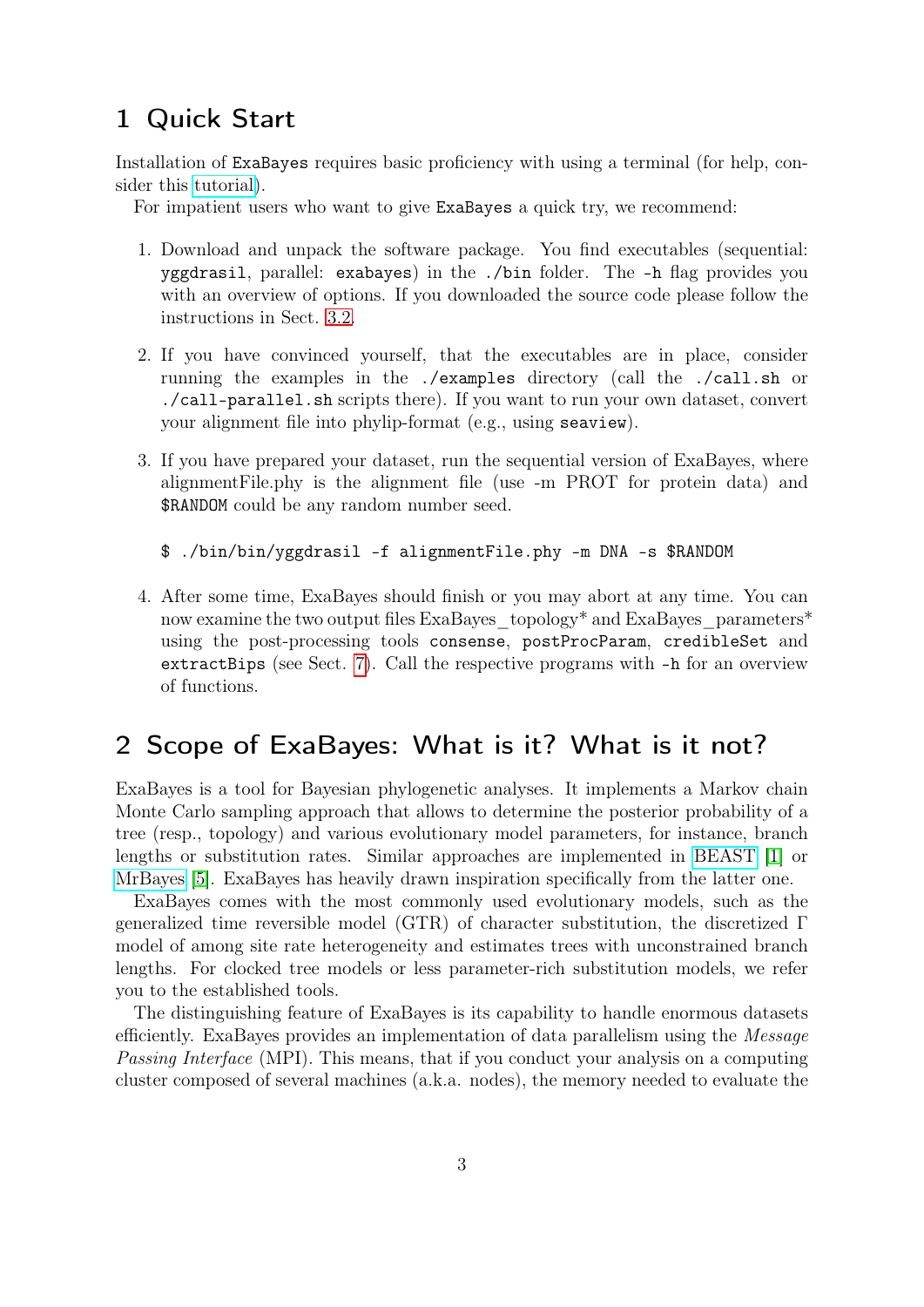likelihood of trees and parameters given a large alignment can be spread out across multiple computing nodes. In conclusion, the size of the concatenated alignment ExaBayes can handle is only limited by the combined main memory of your entire computing cluster.

Aside from that ExaBayes also implements

- chain-level and run-level parallelism,
- techniques to trade runtime for reduced memory footprint,
- a subtree equality vector approach that reduces memory without loss of runtime,
- a native AVX implementation for evaluating likelihood and parsimony scores (i.e., ExaBayes makes full use of your cutting-edge CPU),
- techniques to efficiently handle an arbitrary number of partitions.

We use the highly efficient parsimony and likelihood implementation of RAxML [\[7\]](#page-28-3). Many of the techniques described above are adapted from or inspired by our experiences with large-scale maximum likelihood inferences using RAxML-Light/ExaML [\[8,](#page-29-0) [6\]](#page-28-4).

The ExaBayes package contains all tools necessary for post-processing your sampled chains. For visualization of parameter distributions, we recommend [Tracer](http://tree.bio.ed.ac.uk/software/tracer/) and [FigTree](http://tree.bio.ed.ac.uk/software/figtree/) (for which ExaBayes parameter files are compatible).

# <span id="page-3-0"></span>3 Installation

For ExaBayes, we provide pre-compiled binaries that run on a wide range of systems (limited to Linux and MacOS though, we will not be able to support Windows in the foreseeable future). For optimal efficiency or if you want to use the parallel version, it is highly recommendable to compile ExaBayes from source. This should be straightforward on a computer center, requires a bit of work on a Linux system and unfortunately is not entirely trivial if you have a MacOS system and no experience with the command line.

### <span id="page-3-1"></span>3.1 Executing downloaded executables

After you have downloaded the appropriate package, you find all executables in the ./bin folder. Just execute these only using the -h flag and you will be given a help page. If the executables produce error messages (indicating that some library was not found), you either downloaded the wrong package or you have to compile from source.

# <span id="page-3-2"></span>3.2 Compiling ExaBayes from source

Download and extract the source archive (sources are also included in all binary distributions).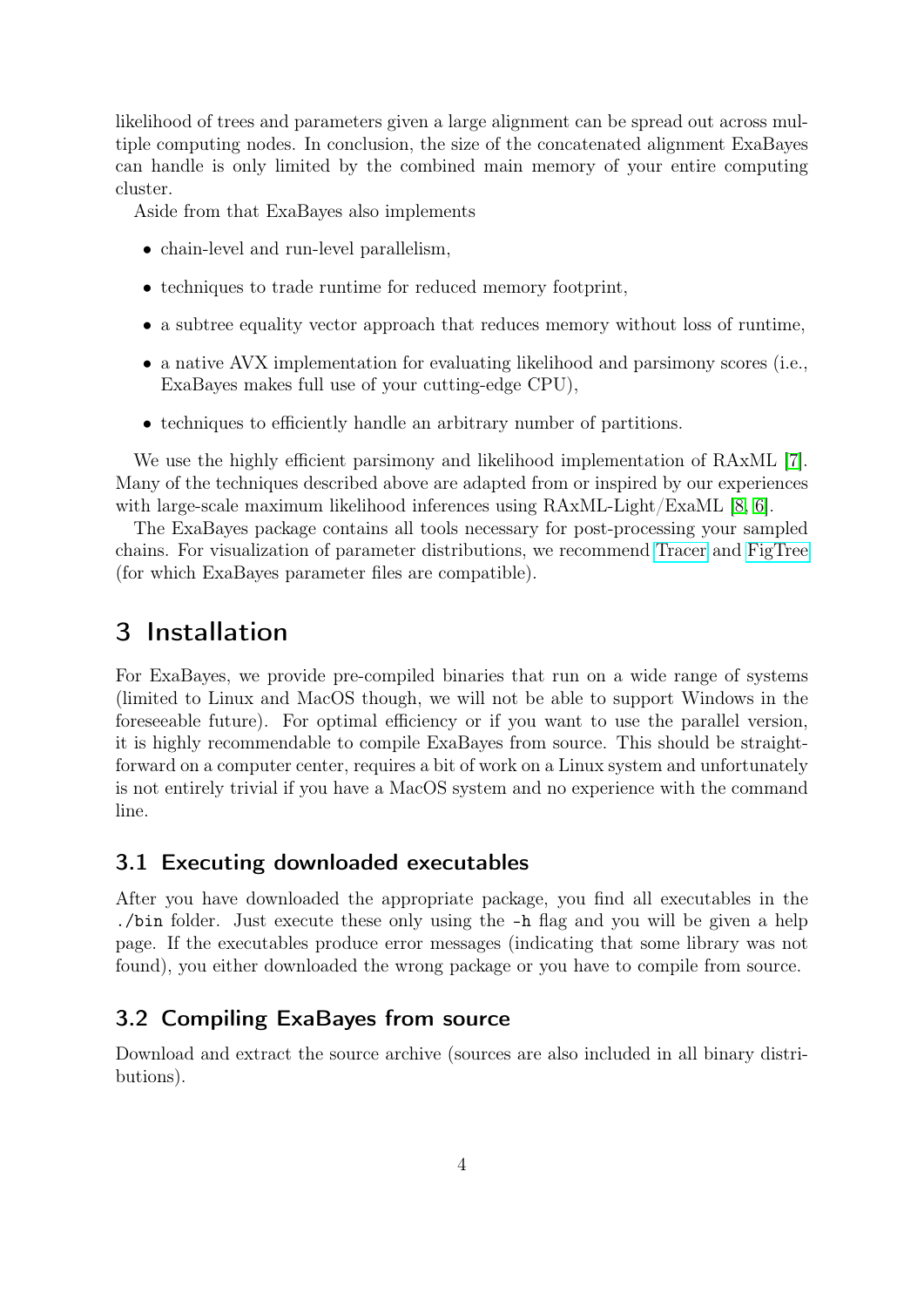#### 3.2.1 Prerequisites for Linux systems

ExaBayes requires a relatively recent  $c/c++$  compiler that supports  $c++11$  features. ExaBayes is confirmed to work with (only one required):

- 1. GCC, version 4.6 or greater
- 2. Clang, version 3.2 or greater

For running ExaBayes in parallel using more than one computing node, you need a working MPI installation. If you want to make most of your local multi-core machine (e.g., laptop), simply install OpenMPI or Mpich2. On Debian/Ubuntu, this should be as simple as (choose one):

\$ sudo apt-get install mpich2 libmpich2-dev \$ sudo apt-get install openmpi-bin libopenmpi-dev

For checking, if MPI already is installed on your machine, try to enter mpirun or mpiexec in a terminal. If it is not installed, you will receive a message "command not found".

#### 3.2.2 Prerequisites for Mac OS X

For installation on an Apple system, you ideally should have set up an environment that allows you to compile (MPI-)applications in the terminal.

First, you need to download and install [Xcode](https://developer.apple.com/technologies/tools/) (also available in the AppStore) and [MacPorts.](http://www.macports.org/) You only need MacPorts, if you want to build the parallel version. Open a terminal and use MacPorts to install an MPI implementation (either openmpi or mpich2):

```
$ sudo port install openmpi-default
$ sudo port install mpich-default
```
After the installation, a message will suggest that you set the MPI installation as default. You now have MPI compiler wrappers available (mpicc-mpich-mp, mpicxxmpich-mp *or* mpicc-mpich-mp, mpicxx-mpich-mp *or* mpicc, mpicxx).

For installing MPI, also consider [HomeBrew](http://brew.sh/) which is an alternative to MacPorts that does not require sudo.

### 3.2.3 Configuring and Compiling

ExaBayes uses the typical autotools setup. Typically, the MPI environment (if available) or best vectorization scheme (SSE or AVX) is determined automatically. The basic command for building exabayes (with MPI support) is

```
./configure --enable-mpi && make
```
Consider the following options: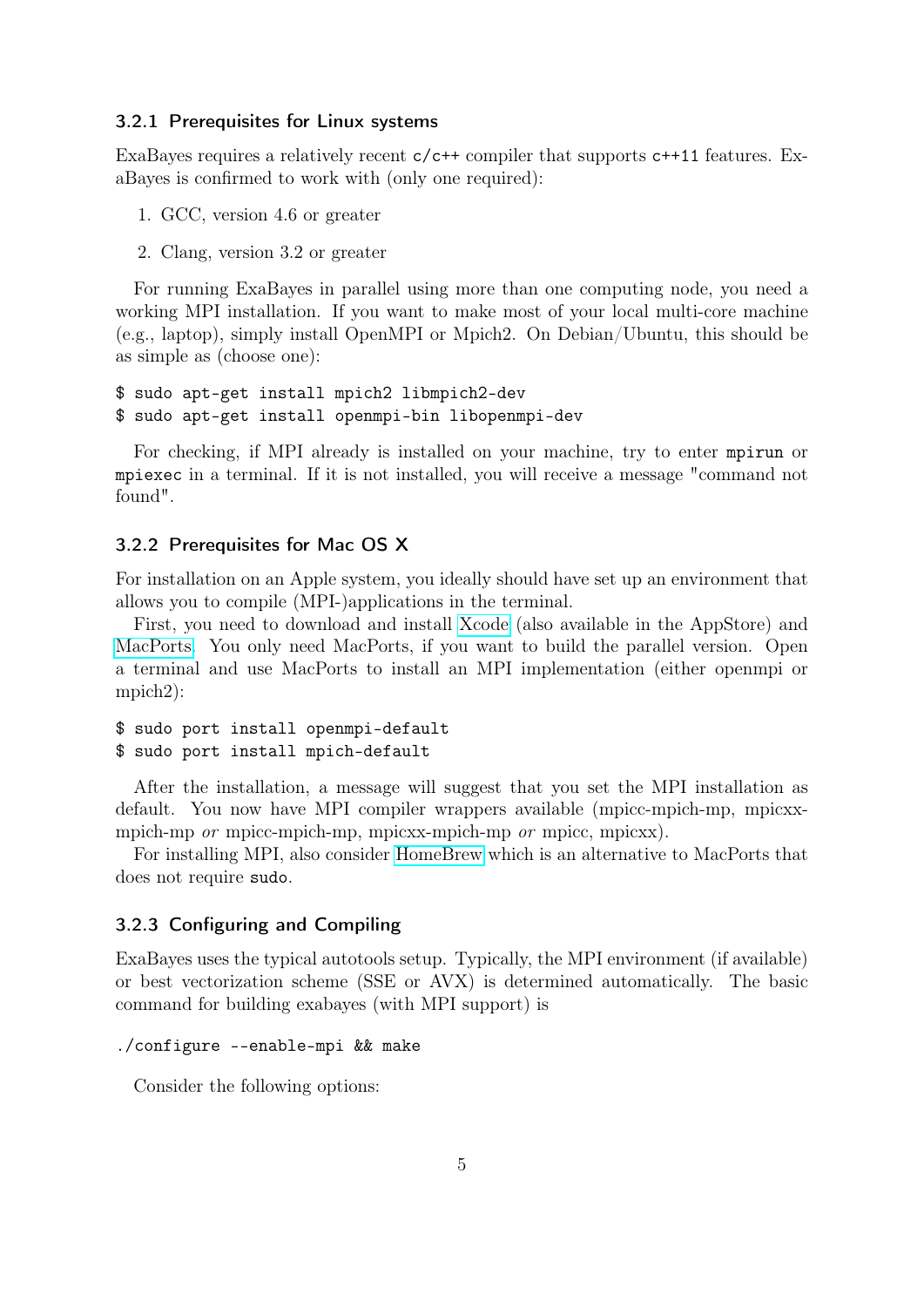• important: use the –bindir option with the absolute path to a directory in conjunction with "make install" to dump all executables into a folder /full/path/to/this/dir/bin

```
./configure --bindir=/full/path/to/this/dir && make install
```
- omit "–enable-mpi" to only build the multi-threaded version (e.g., if you have no MPI support available)
- for the build on Mac systems, it may be necessary to add CXXFLAGS=" stdlib=libc++" at the configure step:

#### ./configure CXXFLAGS="-stdlib=libc++" && make

• use the ./configure environment variables (see ./configure –help) to specify nondefault compilers, for instance

#### ./configure --enable-mpi CC=clang-3.3 CXX=clang++-3.3 MPICXX=mpicxx.openmpi

will configure exabayes to be build with clang-3.3 and OpenMPI, although default compilers of your system are – for instance – gcc and MPICH.

Once everything has compiled, check, if all binaries are there as expected:

\$ ls bin

consense credibleSet exabayes extractBips parser postProcParam sdsf yggdrasil

Please notice:

- 1. Compilation takes a while: if you have multiple cores available, then use "make -j x", where x is the number of cores you want to use for compilation.
- 2. If for some reason you want to re-compile the code, do not forget to run "make clean" first.
- 3. If you compile on a cluster where your login-node has an AVX-capable CPU, then you will get an AVX-optimized exabayes. If you now try to execute this version of exabayes on a non-AVX capable CPU, the program mostly will just crash with the message "Illegal instruction.". In these cases, compile exabayes on one of the nodes you intend to execute ExaBayes later or use the configure flags "–disable-avx", etc.

# <span id="page-5-0"></span>4 Tutorial and Workflow

This is a basic tutorial for how to conduct Bayesian tree inference with ExaBayes (specifically useful, if you do not have much experience with Bayesian tree inference).

Assume you want to analyze an alignment file that contains several partitions. Create a folder and copy aln.phy and aln.part from the folder examples/dna-partitioned into that folder. Copy ./examples/configFile-all-options.nex as well and rename it to config.nex. We will assume that all executables are in this working folder (otherwise, modify the path to the executable accordingly).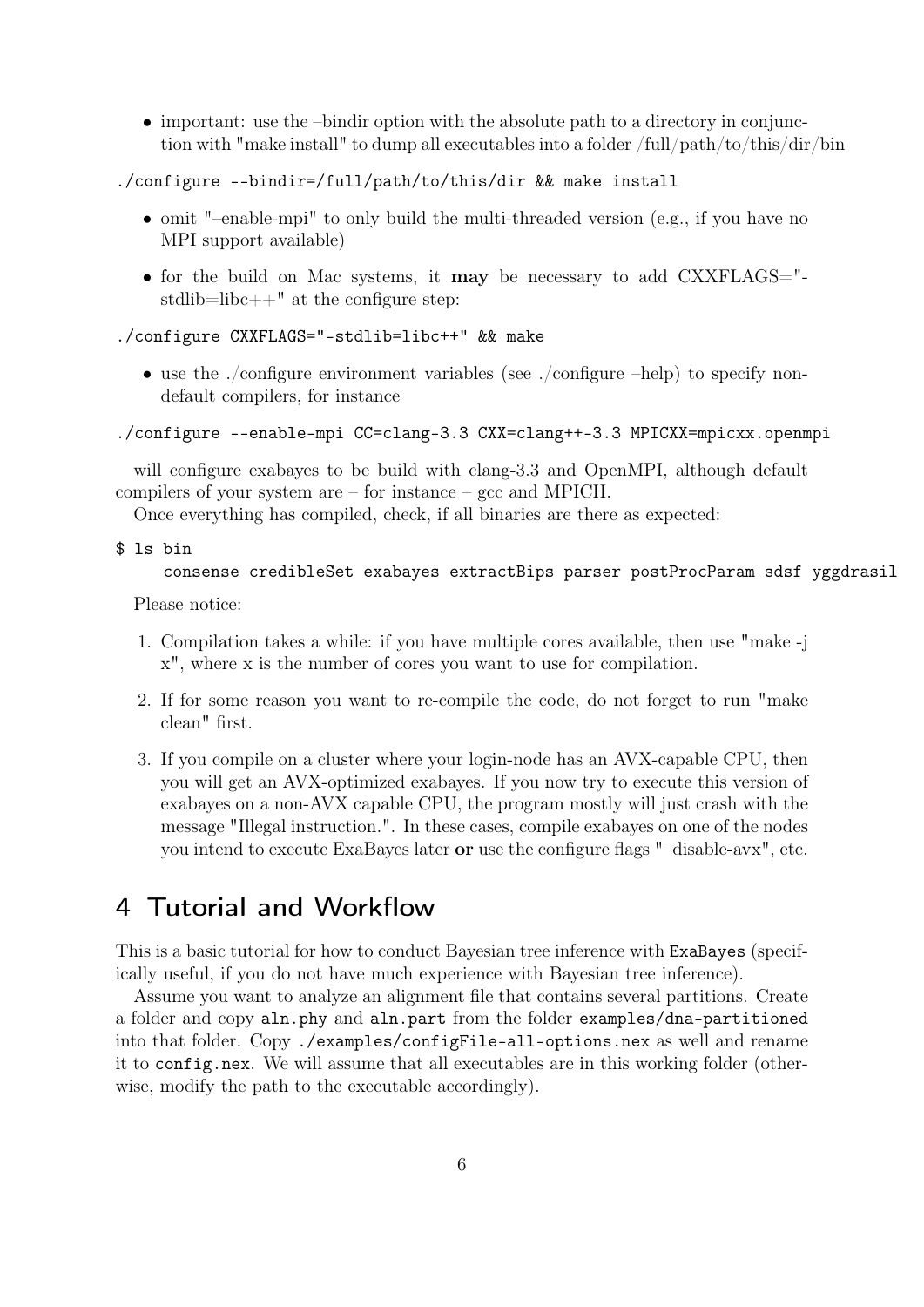# <span id="page-6-0"></span>4.1 Basic Workflow

Let's at first simply run a single chain for some time:

```
$ ./yggdrasil -f aln.phy -m DNA -n myRun -s $RANDOM
```
ExaBayes will print output that is separated into various sections:

- 1. after the header, you find a section (divided by  $=$ ) that re-iterates the alignment (number of unique patterns and type of partitions).
- 2. In the next section, ExaBayes lists the parameters to be integrated. For instance, the tree topology is considered a parameter. It also displays the (default) prior for parameters and initial values.
- 3. The  $3^{rd}$  section contains the proposals that are instantiated for integrating over the aforementioned parameters.

During the MCMC simulation, ExaBayes prints the log-likelihoods (lnl) of the (sole) chain. You'll find that after some time the lnl will reach a plateau. Stop the run after something like 50,000 generations (using Control-c).

Now examine the output files created by ExaBayes (we neglect the binary alignment file and the checkpoint files):

- ExaBayes info.myRun Contains the same information also printed to the screen.
- ExaBayes topologies.myRun.0 Contains all sampled topologies in nexus format.
- ExaBayes\_parameters.myRun.0 Contains values sampled for all non-topological, non-branch length values.
- ExaBayes diagnostics.myRun Contains chain diagnostics (e.g., acceptance ratios for all proposals or topological convergence in form of asdsf).

Now use the post-processing tools to examine the result. First, we create a consensus tree:

### \$ ./consense -f ExaBayes\_topologies.myRun.0 -n myCons

Now, open a tree viewer of your choice (e.g., FigTree, Archaeopteryx or Dendroscope) and have a look at the consensus tree. If you ran just 50,000 generations, you will probably find the confidence in most branches is pretty low.

Let's inspect the  $50\%$  credible set of trees:

```
$ ./credibleSet -f ExaBayes_topologies.myRun.0 -n cred
```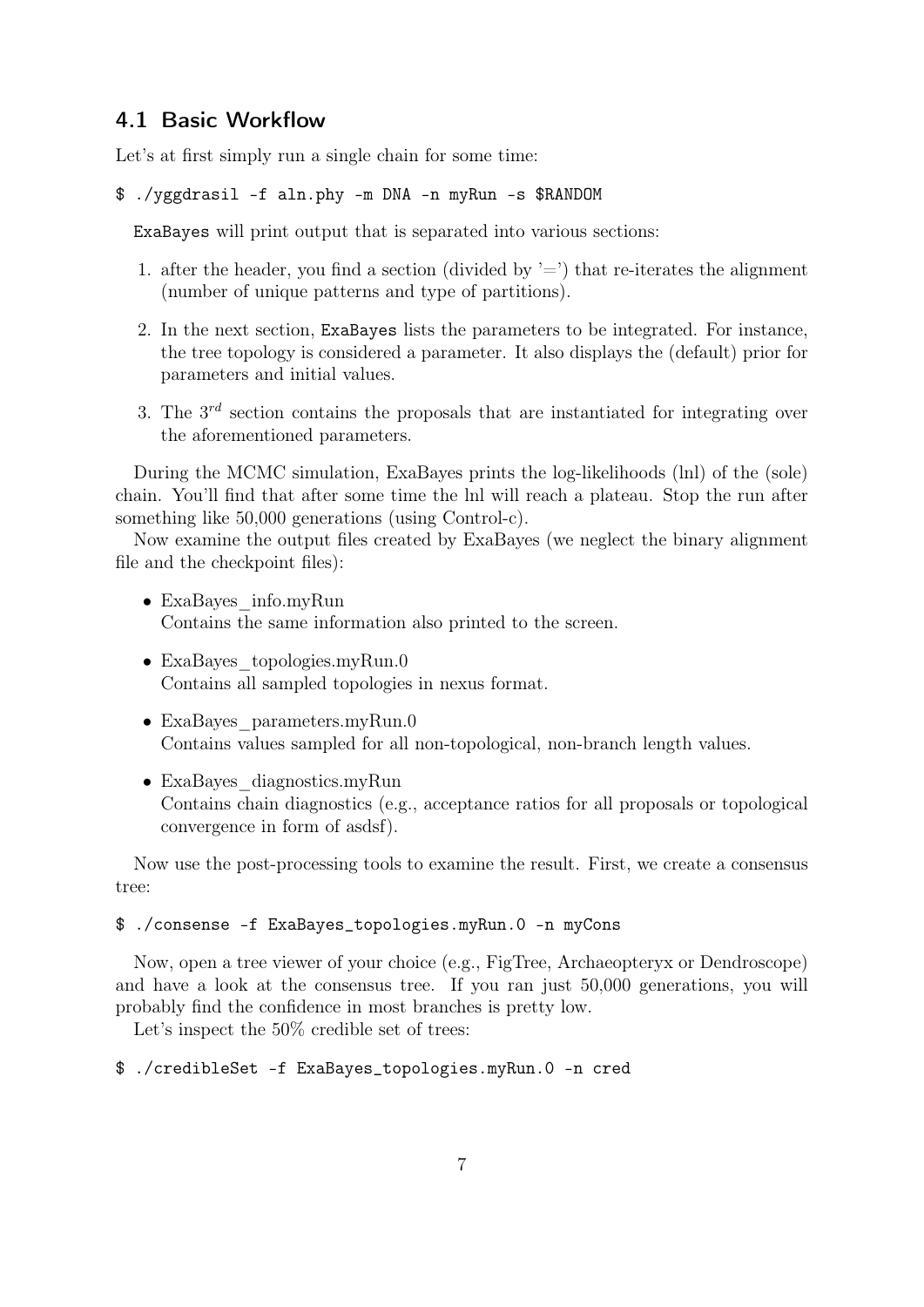The output file ExaBayes\_credibleSet.tmp contains all sampled trees ordered by the frequency of their occurrence. You probably will find that no tree occurred more than once.

Finally, let's check, how well the parameters are sampled:

#### \$ ./postProcParam -f ExaBayes\_parameters.myRun.0 -n params

Alternatively, you could also open the parameter file with Tracer and visualize the distributions. If you do not have Tracer installed, have a look at ExaBayes\_parameterStatistics.params (spreadsheet tools like Excel are helpful). You'll find summary statistics for each parameter. Specifically, check out the effective sampling size (ESS) value for each parameter. Since samples in a chain are correlated, they are less informative, than if you had drawn the values independently from the original distribution. The ESS of samples indicates the number of samples your samples corresponds to, if they were drawn independently.

You will find that most ESS values are in the range between 30 and 80. This is not bad for the low number of generations, but to assure that each parameter has been sampled adequately, values should be  $> 100$  or even better  $> 200$ . High ESS values indicate that your chain has explored this parameter sufficiently.

# <span id="page-7-0"></span>4.2 Partitioned Alignment

Now remove the files from the initial run (otherwise ExaBayes will complain). We will now conduct a proper analysis using several chains on a partitioned alignment.

You have to modify config.nex (remove the square brackets to uncomment). Uncomment numGens and set it to 100000 (or 1e5). Uncomment numRuns and set it to 4. This means that ExaBayes will conduct 4 independent analysis (starting in 4 different random trees). If all runs yield the same split frequencies (i.e., the same confidence in a split), we can be relatively sure that we have sampled the topology parameter sufficiently (while it is still possible that simply all 4 chains got stuck in the same local optimum).

Check out the partitions file (aln.part): it contains 4 partitions. By default, ExaBayes assumes that partitions have distinct branch lengths. Let's link all partitions into a single branch length parameter. To do so, add "brlens = (0-3)" in the params section.

Use this command line to start the analysis:

#### \$ ./yggdrasil -f aln.phy -q aln.part -n myRun -s \$RANDOM -c config.nex

By default, ExaBayes will compute the average standard deviation of split frequencies (asdsf) every 5,000 generations and stops the analysis once it the asdsf is better than 5% (and once we have at least 100,000 generations for each chain).

The analysis may take a while. If you have a cluster (with for instance 16 cores) at your disposal, consider running the parallel version:

\$ mpirun -np 16 ./exabayes -f aln.phy -q aln.part -n myRun -s \$RANDOM -c config.nex -R 4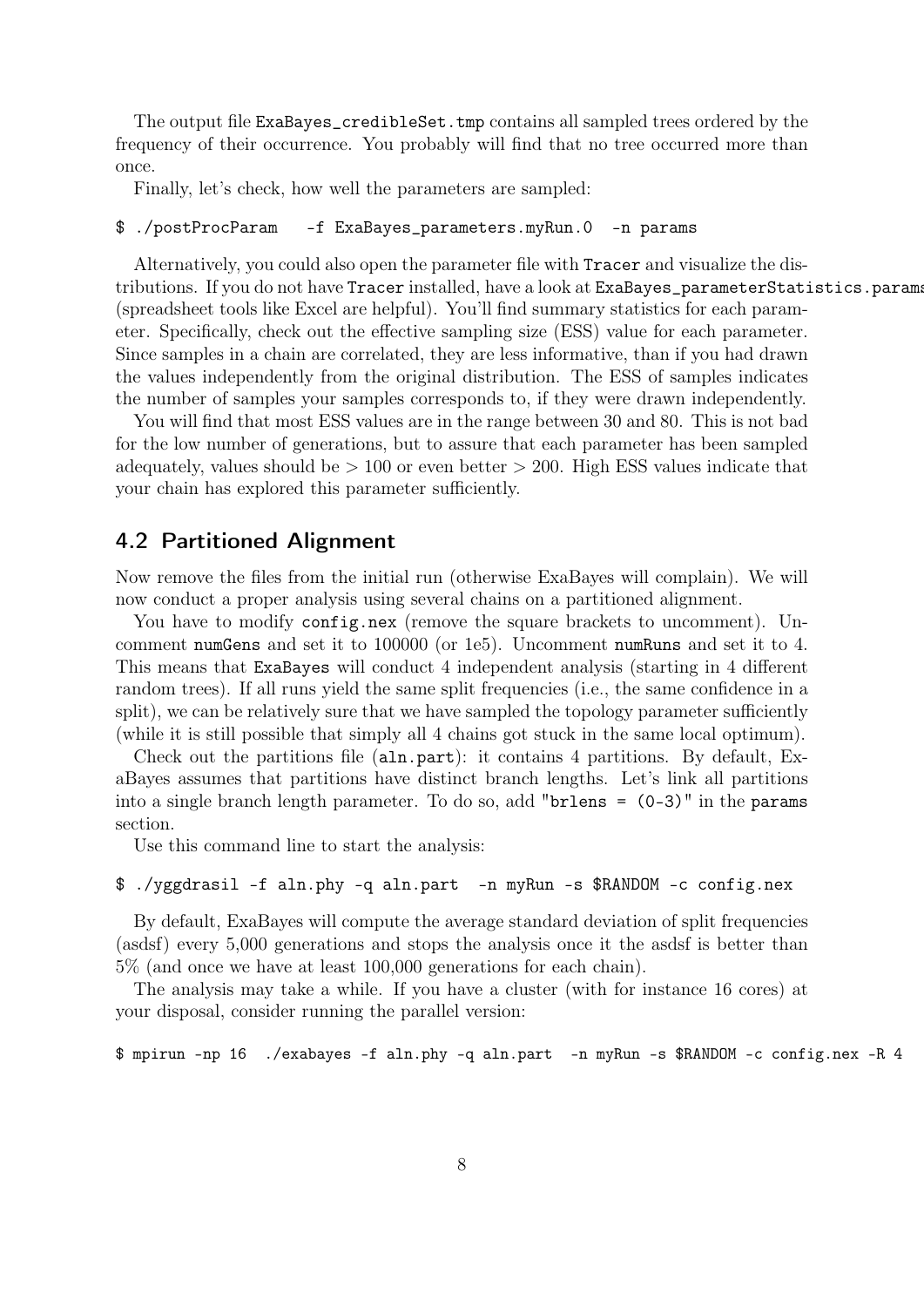With  $-R$  4, ExaBayes runs all 4 chains in parallel. In an additional section, ExaBayes will inform you which chains and how many unique site patterns are assigned to each process.

You will notice after 100,000 generations, that the 4 chains converge rather slowly. Thus, enable Metropolis-Coupling to speed up the convergence. Set numCoupledChains to 2 and (for purely computational reasons in this example), reduce the numRuns to 2. Also, set parsimonyStart to true, such that your chains start from a parsimony tree instead of a random tree. Using parsimony trees as initial topologies saves you some time, however theoretically it also increases the probability that all your independent chains become stuck in the same local optimum and you obtain incorrect estimates for posterior probabilities.

If you have many cores, to run the two independent runs as well as the coupled chains in parallel:

#### \$ mpirun -np 16 ./exabayes -f aln.phy -q aln.part -n myRun -s \$RANDOM -c config.nex -R 2 -C 2

After  $\approx$  150,000 generations, the ASDSF should have fallen below 5\%, which is acceptable. A look at the consensus tree reveals that this dataset in fact contains several low confidence branches. While in the first run the reason for low confidence branches was due to the low number of generations, we can be more certain now that that low confidence branches are a result of the phylogenetic signal in the alignment. Since you ran 2 independent analyses, you obtain 2 sets of output files (parameter and topologies). You can feed both files into the consensus tree (for both files the initial 25\% of samples will be discarded).

#### \$ ./consense -f ExaBayes\_topologies.myRun.\* -n myCons

Analyze both parameter files using

#### \$ ./postProcParam -f ExaBayes\_parameters.myRun.\* -n params

Since we carried out two partitioned analyses, we have a larger number of parameters (where e.g.,  $r\{2\}(\text{C}\langle \text{-} \rangle)$  is the substitution probability of C to T in the third partition). We find that nearly all parameters have an  $ESS > 100$ . The final column now contains the potential scale reduction factor (PSRF). It indicates, whether within-chain variance (of a parameter) is similar to between-chain variance. For this convergence statistic, values should be close to 1, but lower than 1.2 or 1.1 (probably the case after 150,000 generations).

So far, we have neglected the branch length parameter. You may already have noticed, that the consensus tree has been annotated with branch lengths. To extract ESS and PSRF values for each branch length, run:

#### \$ ./extractBips -f ExaBayes\_topologies.myRun.\* -n bls

Thus, you obtain the following files: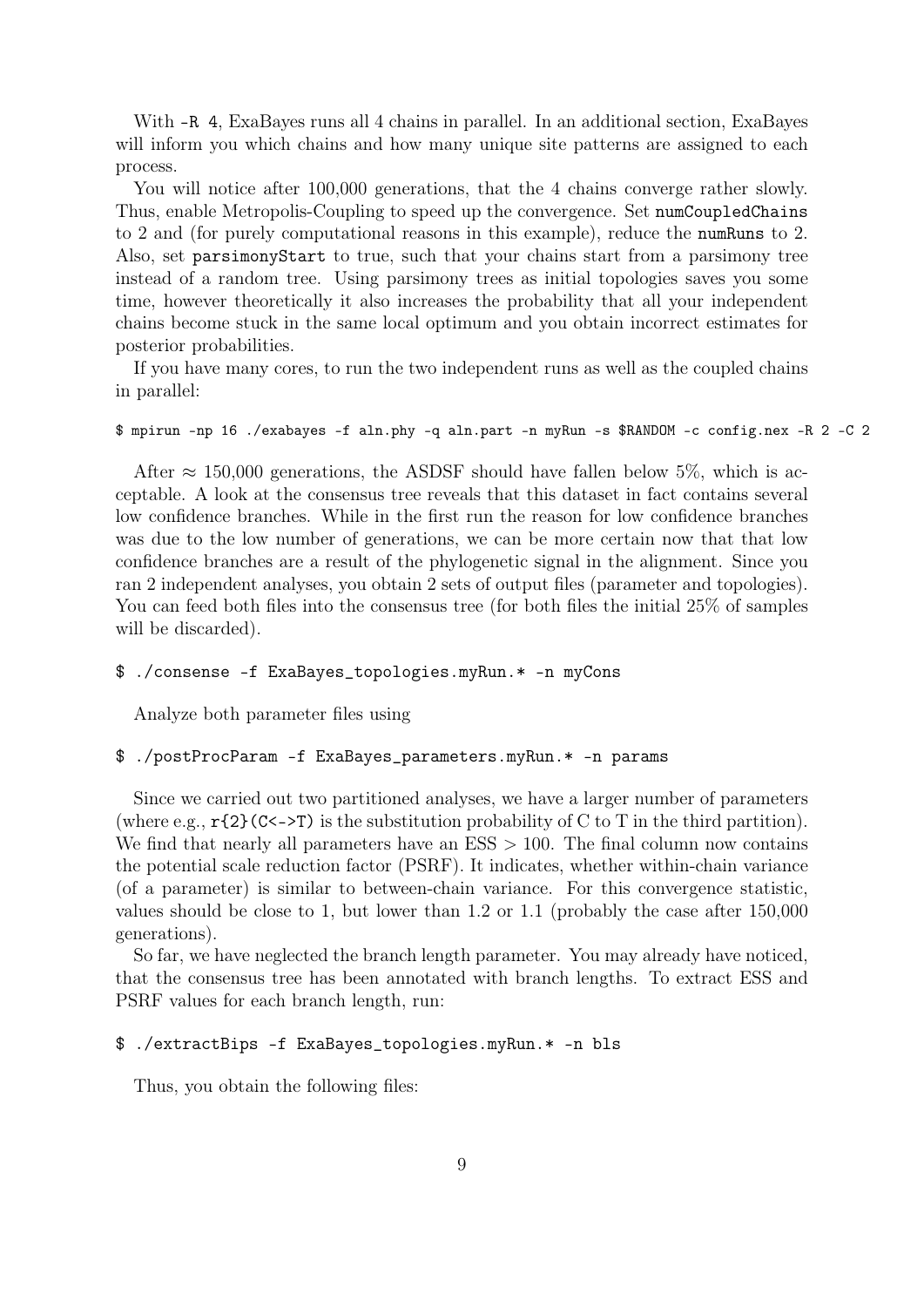- ExaBayes bipartitions.tmp contains an identifier for each branch/split (that is explicitly printed)
- ExaBayes fileNames.tmp lists the file names used as input (and assigned an id to them)
- ExaBayes bipartitionBranchLengths.tmp contains all raw branch lengths sampled and lists split id and file ids
- ExaBayes bipartitionStatistics.tmp contains statistics for each branch (specifically the ESS and PSRF)

Notice that for low confidence branches you are likely to encounter poor ESS/PSRF values. This means that you substantially have to increase the number of generations in order to obtain accurate estimates of branch lengths distributions.

# <span id="page-9-0"></span>5 Command Line Options

Command line options specify, how ExaBayes will carry out the analyses. In contrast, the a config file specifies which kind of analyses will be executed.

# <span id="page-9-1"></span>5.1 Mandatory Arguments

#### • -f alignmentFile

provides an alignment file. If this file is the binary output produced by parser (see Section [7.1\)](#page-19-1), then no further arguments are required. If you provide a plain (un-processed) [Phylip file,](http://evolution.genetics.washington.edu/phylip/doc/sequence.html) then either -m (single partition model) or -q (model file) are mandatory.

#### • -m DNA | PROT

specifies the data type used, when a Phylip-formatted alignment has been passed via -f. This way, the alignment is parsed as a single partition with either DNA or amino acid (PROT) data.

#### • -q modelFile

specifies a raxml-style partitioning/model scheme for the alignment. For this option, a Phylip-formatted alignment must be passed via -f. See Section [9](#page-26-0) for a description of the file format.

• -s seed

provides a random seed. This number makes the run reproducible. The same seed, data set configuration file will result in the exact same result (apart from limitations given in Section [8.5\)](#page-25-1). If you restart from a checkpoint file, this option will be ignored.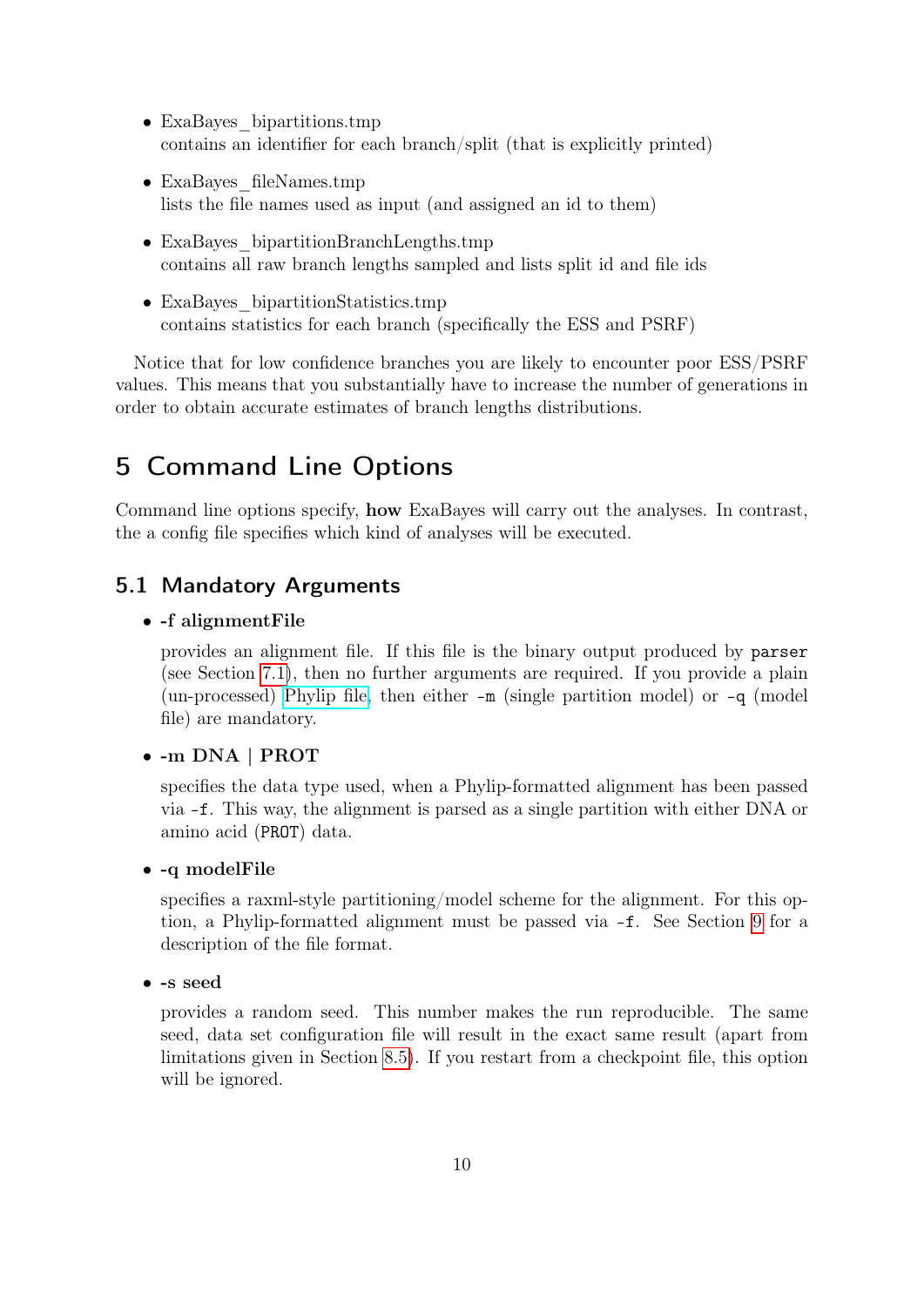• -n id

provides a run id used for naming output files

• -r runid

restarts your run from a previous run id. If your previous ExaBayes-run did not finish (because of a manual abort or walltime restrictions), this option can be used for continuing the run. It is essential, that you pass the same configuration and alignment file. Some adaptions to the configuration file are possible (e.g., larger number of generations to be run, lower topological convergence threshold). Furthermore, all files that carry the previous runid in their name must be located in the current folder.

Example:

```
$ mpirun -np 8 ./exabayes -s $RANDOM -n myId -c myConfig -f myBinaryAlnFile.bin
$ [running...] \rightarrow aborted!$ mpirun -np 2 ./exabayes -r myId -n myIdContinued -c myConfig -f myBinaryAlnFile.bin -S
```
# <span id="page-10-0"></span>5.2 Optional Arguments

#### • -d

carries out a dry-run. Only checks your config and alignment file and does not compute anything. Very recommendable, before submitting a large run to a cluster.

#### $\bullet$  -T n

Executes Yggdrasil with  $n$  threads. We recommend to use the multi-threaded version of yggdrasil only on systems, where no MPI installation is available.

#### • -c configFile

passes a configuration file that specifies how the MCMC will be carried out (see ./examples/configFile-all-options.nex and Section [6](#page-11-0) for details)

#### • -w workDir

specifies a location for output files

#### $\bullet$  -R num

(exabayes-only) specifies the number of runs (i.e., independent chains) to be executed in parallel. Large runs should be carried out as separate runs, see Section [8](#page-21-1) for further details.

#### • -C num

(exabayes-only) specifies the number of chains (i.e., coupled chains per independent run) to be executed in parallel. Employing this option may be less efficient in terms of runtime and memory than data-level parallelism, see Section [8](#page-21-1) for further details.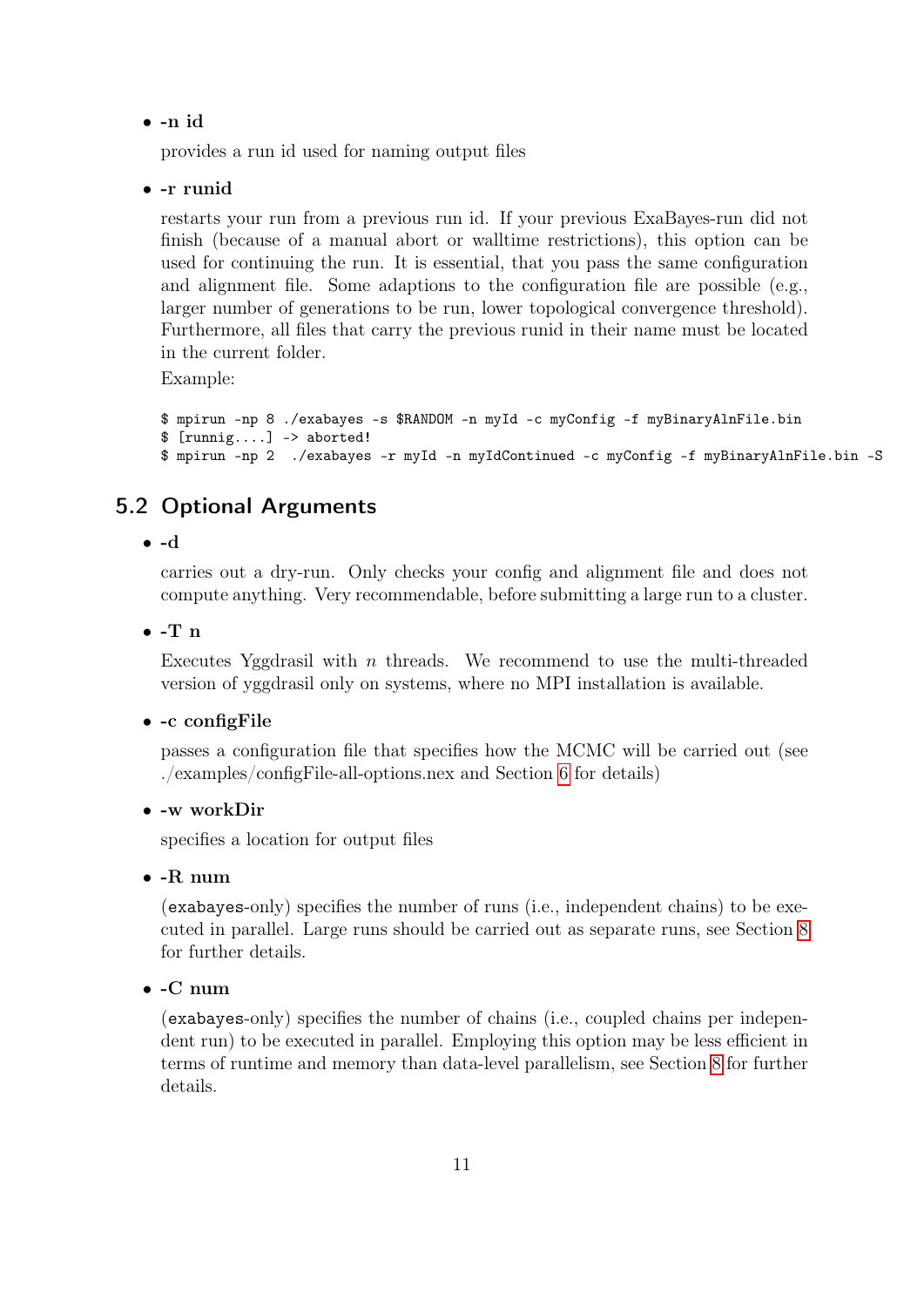$\bullet$  -S

try to save memory using the SEV-technique for gap columns on large gappy alignments Please refer to this [paper.](http://www.biomedcentral.com/1471-2105/12/470) On very gappy alignments this option yields considerable runtime improvements.

#### • -M mode

specifies the memory versus runtime trade-off.  $\langle$  mode $\rangle$  is a value between 0 (fastest, highest memory consumption) and 3 (slowest, least memory consumption). See Section [8.3](#page-24-0) for details.

# <span id="page-11-0"></span>6 Configuration File

In this Section, we describe all available options of the configuration file in detail. The configuration file is a file in nexus-format that is divided into sections. See examples/alloptions-documented.nex for a complete version (and maybe copy and customize this file). None of the following blocks in mandatory. The parameter file itself is not mandatory and the default values mentioned below are used instead. The nexus-syntax for declaring a block is (here declaring a run block).

```
begin run;
   option value
end;
```
# <span id="page-11-1"></span>6.1 Declaring and Linking Parameters

keyword: params

This section allows to declare and link parameters (e.g., branch lengths) across partitions. You should have declared partitions in the partition file (passed via -q). If you provided a partition file to the parser tool, then the binary output file already contains information about partitions. Partition ids start with 0 and refer to the order provided in the partition file.

Currently the following keywords can be used to specify a parameter linking scheme (keywords are case-insensitive):

| param     | explanation                                                                             |
|-----------|-----------------------------------------------------------------------------------------|
| stateFreq | link the equilibrium state frequencies (4 for DNA, 20 for AA) for partitions            |
| rateHet   | link the alpha parameter of the $\Gamma$ distribution of rate heterogeneity among sites |
| revMat    | link the substitution rates in the GTR matrix (DNA:6, AA:190) across partitions         |
| brlens    | link branch lengths across partitions                                                   |
| aaModel   | link the fixed rate substitution matrix across partitions (if applicable)               |

Note that, by default all parameters are unlinked for all partitions. Specifically regarding branch lengths, most people only want one global branch length parameter.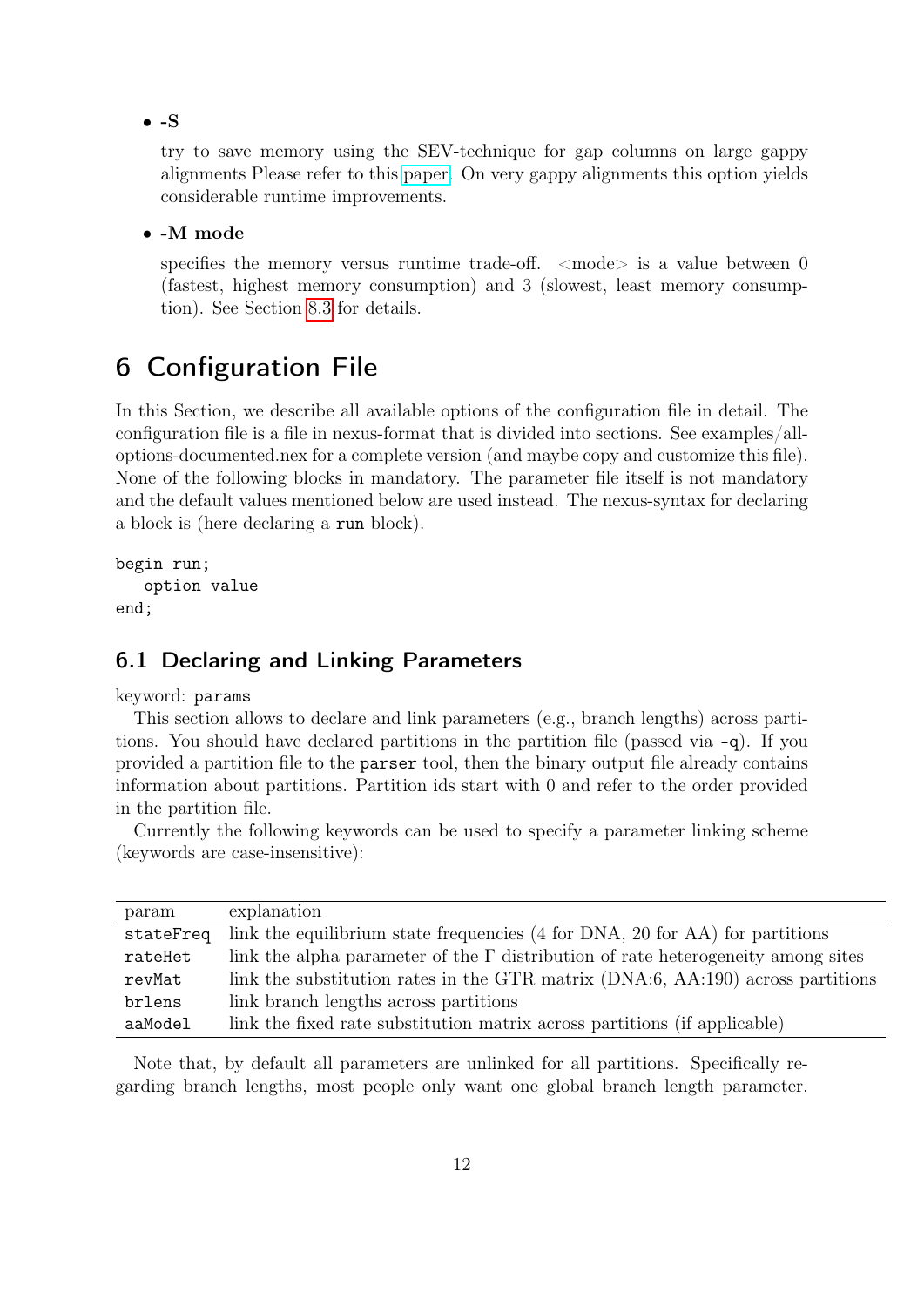If a partition id is omitted from the scheme, the default behaviour of ExaBayes is to instantiate a new parameter for this partition (i.e., it is unlinked).

You have the following options for specifying linkage (here demonstrated for the branch length parameter):

- use *comma* to declare partitions as separate parameters example:  $brlens = (0,1,2,3)$ result:  $v\{0\}$ ,  $v\{1\}$ ,  $v\{2\}$ ,  $v\{3\}$
- use *plus* to link two partitions into one parameter example:  $brlens = (0 + 1, 2, 3)$ result:  $v\{0,1\}$ ,  $v\{2\}$ ,  $v\{3\}$
- use *colon* to declare a range of unlinked partitions (each one parameter) example:  $brlens = (0:3)$ result:  $v\{0\}$ ,  $v\{1\}$ ,  $v\{2\}$ ,  $v\{3\}$
- use *dash* to declare a range partitions linked into one parameter example: brlens = (0-3) result:  $v{0,1,2,3}$

For most use cases, you probably will only want to link all branch lengths. However, in case you work with protein partitions, please consider:

- By default ExaBayes creates one aaModel parameter for each of your amino acid partitions. As state frequencies, ExaBayes uses the empirical frequencies provided by the respective amino acid substitution matrix.
- Instead of using the empirical frequencies, you may want to let ExaBayes integrate over these state frequencies. For doing so, you simply have to declare one of the respective partitions when specifying the stateFreq parameter scheme. If you have two AA partitions, then stateFreq = (0) instructs ExaBayes to integrate over the state frequencies of the first amino acid model parameter.
- As an alternative to proposing fixed-rate AA substitution matrices for AA partitions, you can use ExaBayes to integrate over amino acid GTR matrices (189 free parameters). For doing so, declare (and link) the respective AA partitions in the revMat linking scheme (e.g., revMat =  $(0+1)$  for 1 shared GTR matrix across 2 AA partitions).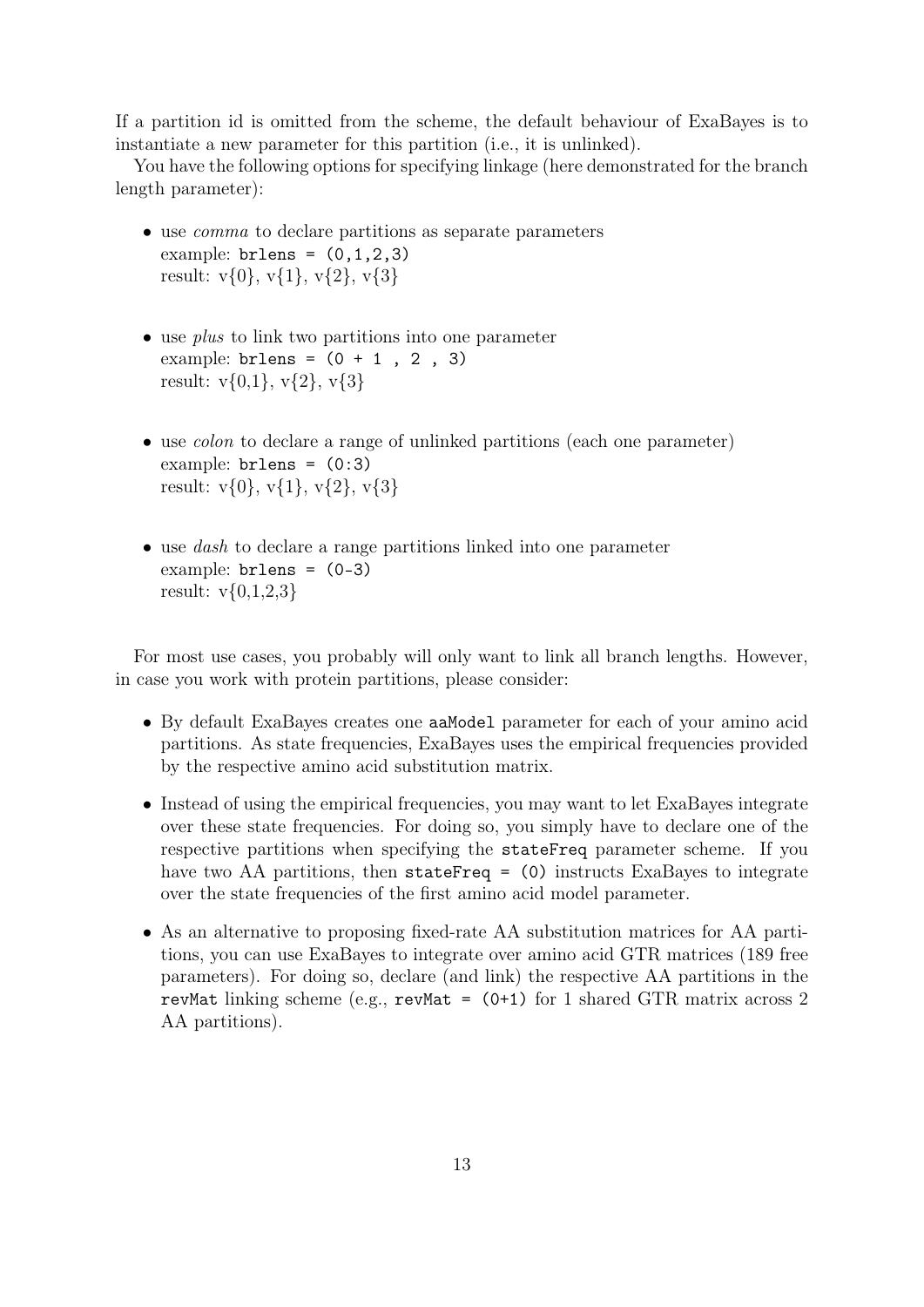# <span id="page-13-0"></span>6.2 Declaring Priors for Parameters

keyword: priors

The prior block let's you declare your prior belief regarding the values of parameters ExaBayes integrates over. This affects parameters implicitly instantiated by ExaBayes or explicitly defined in a params block (see Section [6.1\)](#page-11-1).

By default priors specifications are applied to all matching parameters. You can overwrite these general priors by specifying parameter-specific priors. For doing so, list all at least one partition that is assigned to your target parameter in curly brackets after the prior keyword. For instance:

brlenPr exponential(10) brlenPr{0,2,10} uniform(1e-6,10)

applies a uniform prior with  $[1e - 6, 10]$  to all branch length parameters that contain the partitions 0,2 or 10 and applies an exponential prior with  $\lambda = 10$  to all remaining branch length parameters.

#### 6.2.1 Topology Prior

```
keyword: topoPr,
default: topoPr uniform()
valid values:
```
- fixed() topology is kept fixed
- uniform() all topologies have the same prior probability

#### 6.2.2 Branch Lengths Prior

```
keyword: brlenPr ,
default: brlenpr exponential(10)
valid values:
```
- exponential( $\lambda$ ) exponential prior with parameter  $\lambda$ ,
- uniform(start,end) uniform probability in the range [start, end]
- fixed( $val$ ) all branch lengths will be assigned the value val that is kept fixed during the analysis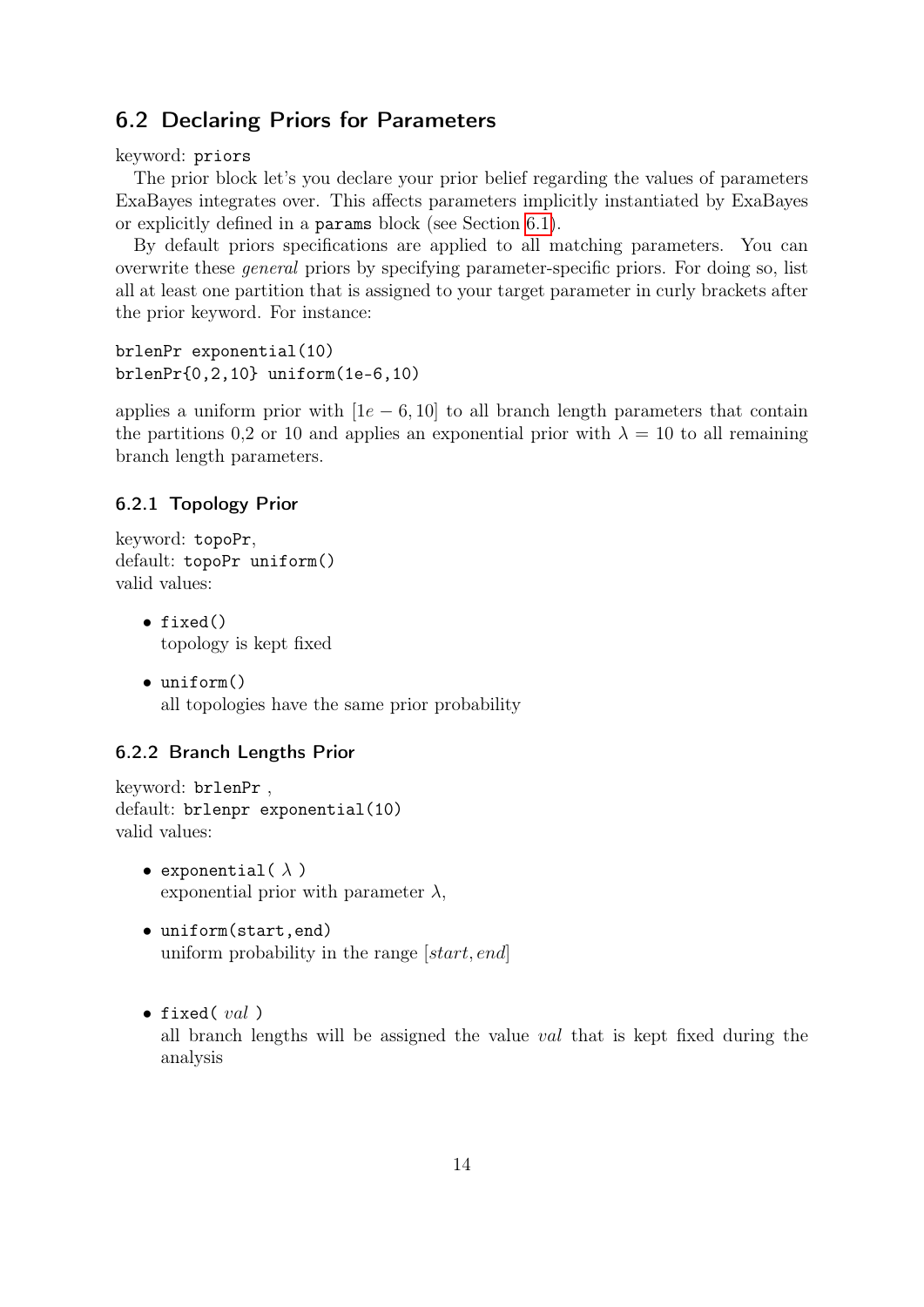• fixed()

all branch lengths keep original branch length provided via a starting tree. If no starting tree is available, a default value (currently 0.1) is assigned and kept fix during MCMC sampling.

#### 6.2.3 Reversible Matrix Prior

```
keyword: revMatPr
default: revMatPr dirichlet(1,...,1)
valid values:
```
- dirichlet( $x_1, x_2, \ldots, x_n$ ) where for a dirichlet prior  $x_i$  are the substitution rates in a GTR matrix and thus  $n = 6$  for DNA GTR matrices and  $n = 190$  (use with care) for AA GTR matrices.
- fixed( $x_1, x_2, \ldots, x_n$ ) fixed rates are assigned to the matrix and kept fix during MCMC sampling. The values  $x_i$  may be expressed as relative rates (i.e, ExaBayes will normalize the rates, s.t. they sum up to 1.0)

#### 6.2.4 Rate Heterogeneity Prior

keyword: shapePr, default: shapePr uniform(0,200) valid values:

- exponential( $\lambda$ ) prior probability of  $\alpha$  values have an exponential distribution with parameter  $\lambda$
- uniform( start, end )  $\alpha$  values have uniform prior probability in the range [start, end]

#### 6.2.5 State Frequencies Prior

keyword: stateFreqPr , default: dirichlet $(1,1,\ldots,1)$ valid values:

> • dirichlet( $x_1, x_2, \ldots, x_n$ ) where for a dirichlet prior  $x_i$  are the state frequencies in a GTR matrix and thus  $n = 4$  for DNA and  $n = 20$  in a protein GTR matrix.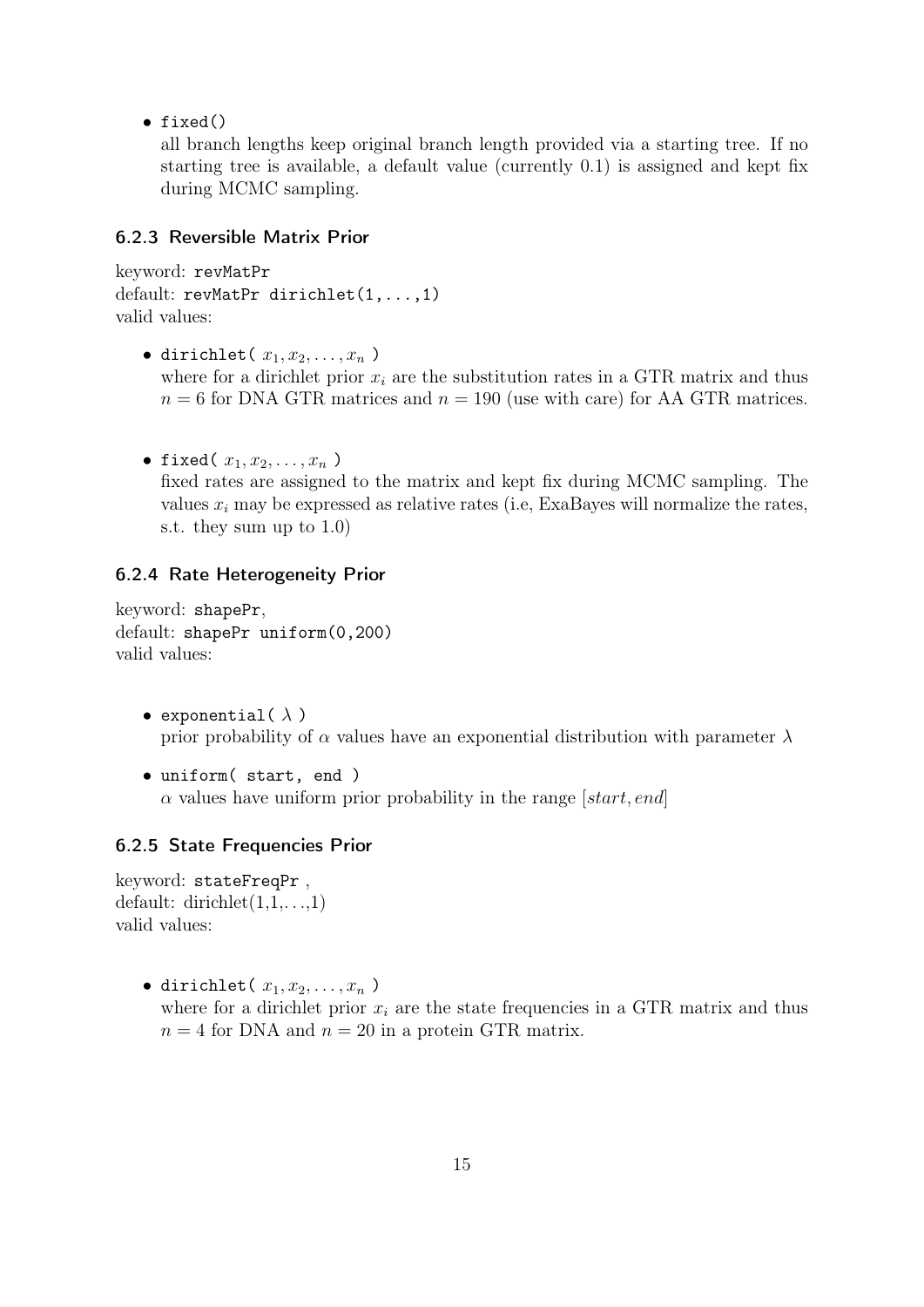• fixed( $x_1, x_2, \ldots, x_n$ )

fixed values are assigned to the state frequencies and not changed during MCMC sampling.  $x_i$  can be expressed as relative rates (i.e., if the sum is  $\geq 1$ , ExaBayes does the normalizing for you)

#### 6.2.6 Amino Acid Model Prior

keyword: aaPr, default: aaPr disc(remainder=1.0) valid values:

• disc(  $m_1 = w_1, m_2 = w_2, ..., m_n = w_n$  ) a discrete probability distribution assigning weights  $w_i$  to protein substitution matrices  $m_i$ . If only one model is specified, this is equivalent to a fixed prior.

m may be one of the following models: DAYHOFF, DCMUT, JTT, MTREV, WAG, RTREV, CPREV, VT, BLOSUM62, MTMAM, LG, MTART, MTZOA, PMB, HIVB, HIVW, JTTDCMUT, FLU.

By default, if a model is not mentioned in the list, then its prior probability is 0 and thus is not considered during MCMC sampling.

Additionally, you can include remainder value (i.e., remainder=  $w_i$ ). This means that all matrices not mentioned have a prior probability of  $w_i$ .

• fixed( $m$ )

fix the value of the parameter to one of the models listed above

# <span id="page-15-0"></span>6.3 Configuring the Run

All of the following options need to be enclosed within a block featuring the keyword run.

#### 6.3.1 General Options

The following options allow you to exactly configure what kind of Bayesian sampling is performed. Keywords and default values are mentioned along the description of the options.

The most important settings are, how many independent runs (numRuns, default: 1) you want to run for how many generations (numGen, default: 1,000,000). If you execute exactly 1 run, then ExaBayes will terminate after numGen generations. For more than 1 run, ExaBayes will terminate once numGen generations have passed and one of the following topological convergence diagnostics are below a specified threshold.

By default, ExaBayes draws a sample from every cold chain (i.e., for each independent run) every 500 generations (can be changed via samplingFreq). To change the print frequency (informing you about the likelihood state of each chain), modify printFreq.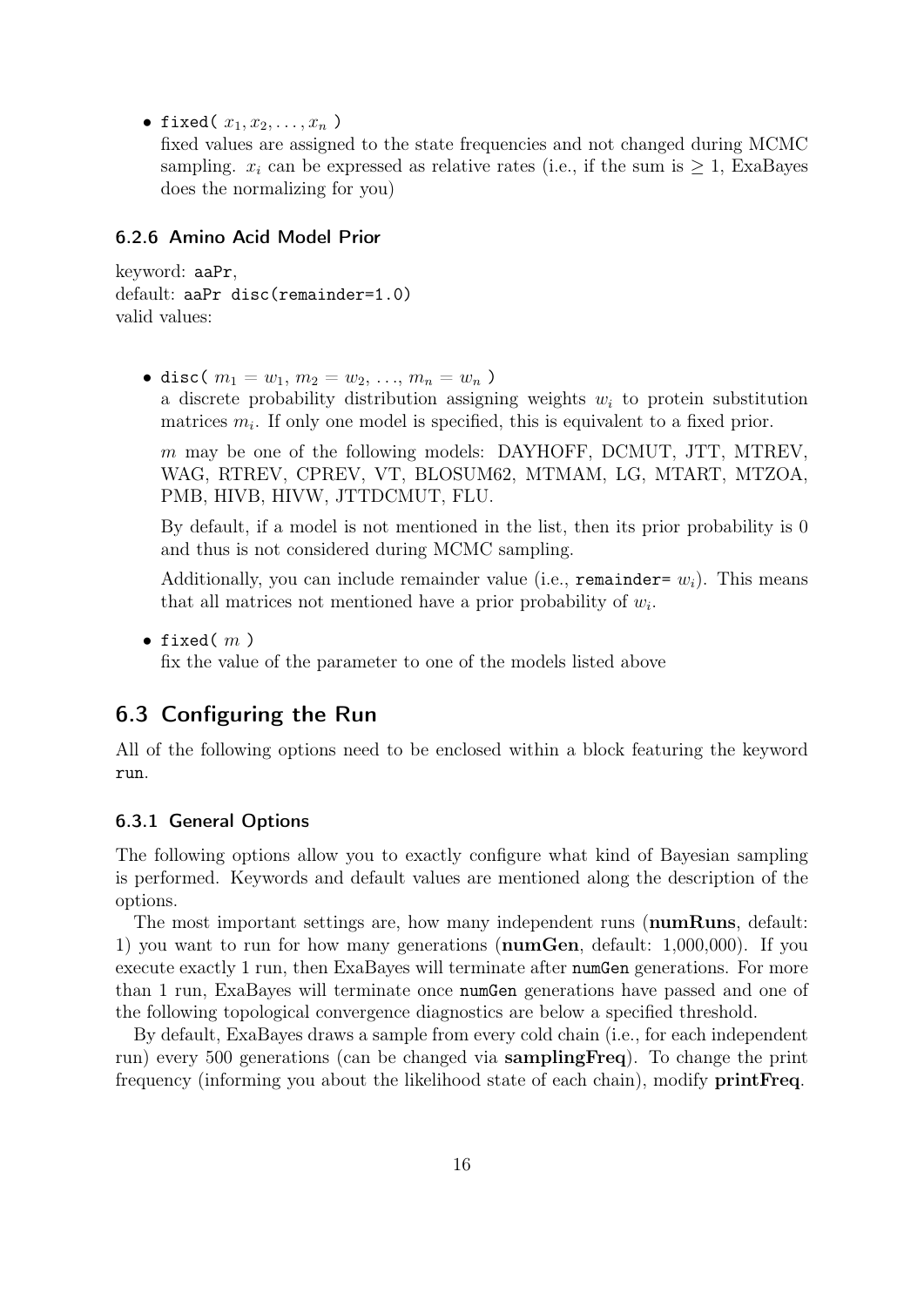ExaBayes updates a checkpoint file at regular intervals (1,000 generations by default), the respective variable for changing the frequency is checkPointInterval.

By default, ExaBayes starts from a random-order addition parsimony tree. If you want to start from a purely random topology, set **parsimonyStart** to false.

Some proposals (e.g., the branch length multiplier) can be tuned for achieving good acceptance ratios. ExaBayes tunes proposal parameters, once a proposal has been drawn 100 times (use tuneFreq to change this, set it to 0 to disable tuning).

If you are running a dataset in parallel that comprises many partitions, it is advisable to group the proposals per partition into proposal sets (i.e., set proposalSets to true, this is the default). If proposal sets are enabled and you have for instance multiple substitution matrix parameters, then ExaBayes will propose new substitution parameters for each substitution matrix parameter one after another (instead of only drawing one of the parameters at random).

#### 6.3.2 Options regarding convergence

ExaBayes implements the same diagnostics for topological convergence as MrBayes and BEAST. These are either the maximum or the average deviation of split (i.e., bipartition) frequencies (MSDSF/ASDSF). By default, ExaBayes employs the ASDSF. You can change to MSDSF by setting convergenceCriterion to max. For disabling the convergence detection, set it to none.

The convergence threshold for either of these statistics can be specified via sdsfCon**vergence** (default: 0.05, i.e., the respective statistic must be  $\leq 5\%$ ). Usually, splits that exhibit a low posterior probability are excluded from this statistic, since it is hard to determine their probability accurately. You can specify the exclusion threshold for the ASDSF/MSDSF via sdsfIgnoreFreq (default: 0.1, i.e., splits that do not occur in at least 10% of the trees of a run are ignored).

Also relevant for the convergence statistic is how many samples are discarded by ExaBayes as burn-in. By default, the initial 25% of all sampled trees are discarded (change this via burninProportion). If you want to use an absolute burn-in, specify burninGen (e.g., "burninGen 1e4") instead. In this case, all trees sampled prior to generation 10,000 are discarded.

ExaBayes checks for topological convergence once every run has proceeded by 5, 000 generations (set the diagFreq variable to change this value).

#### 6.3.3 MC3 options

If you sample a rough likelihood landscape, you may want to employ Metropolis-coupled MCMC (MC3, turned off by default). In very brief terms, this means that a number of heated chains are coupled to the cold chain (from which samples are drawn). All coupled chains attempt to swap their states at regular intervals. Thus, the cold chain can be enabled to reach regions of the parameter space (potentially separated by values with low posterior probability) that are otherwise very unlikely to be sampled.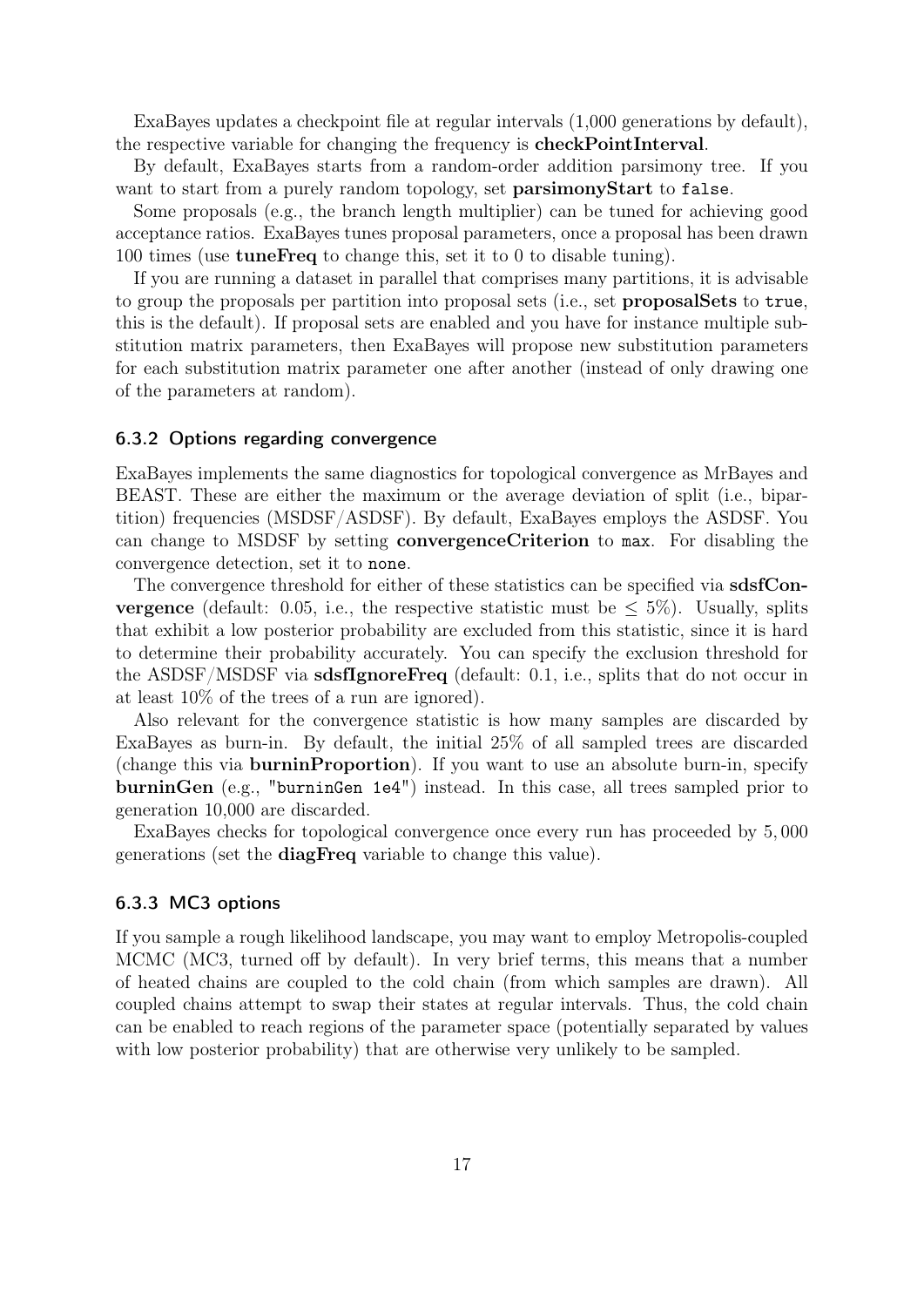The total number of coupled chains can be specified via numCoupledChains. This number includes the cold chain, so if you want to add three heated chains, "numCoupledChains 4" is the correct statement.

The chains are heated incrementally, so the more chains you added, the hotter the hottest chain will get. The heat  $\beta$  for the *i*-th heated chain (where  $i = 0$  for the cold chain) is defined as

$$
\beta = \frac{1}{1 + i \cdot \delta}.\tag{1}
$$

When deciding upon acceptance of a new state, the likelihood and prior ratio are exponentiated with  $\beta$  (thus increasing the acceptance probability for heated chains). By default, the heat constant  $\delta$  is set to 0.1. The value changed by setting the variable heatFactor.

The expected number of swap attempts between chains per generation (i.e., after each chain has proceeded this many generations) can be specified via numSwapPerGen (default: 1). This is a very important variable that affects both the performance of the MC3 mechanism as well as the your parallel runtime performance (if applicable).

The reason for this is, that an increase of number of coupled chains will not directly translate into more efficient sampling. If the number of swap attempts is kept constant, then it becomes increasingly unlikely that any change is propagated to the cold chain as you increase the number of heated chains. On the other side, if you run coupled chains in parallel (-R argument), then more swapping attempts will lead to increased waiting times. This is, because processes computing the chain will have to wait for processes that compute the likelihood of the other chain involved in a swap attempt.

If you want heated chains to start from the same topology as the cold chain, set heatedChainsUseSame to true.

# <span id="page-17-0"></span>6.4 Configuring Proposals

ExaBayes allows you to configure proposals that are used to move your chains through the parameter space. For each proposal, a relative weight governs, how often a specific proposal is drawn. You can customize your proposal mixture by modifying these weights. A proposal provides values for a single parameter only, so a change of the relative weight affects all related proposals. Specifically the topological proposals are described in detail in [\[4\]](#page-28-5).

Using proposal sets does not change how often a proposal is drawn relative to runtime (so no modifications are necessary).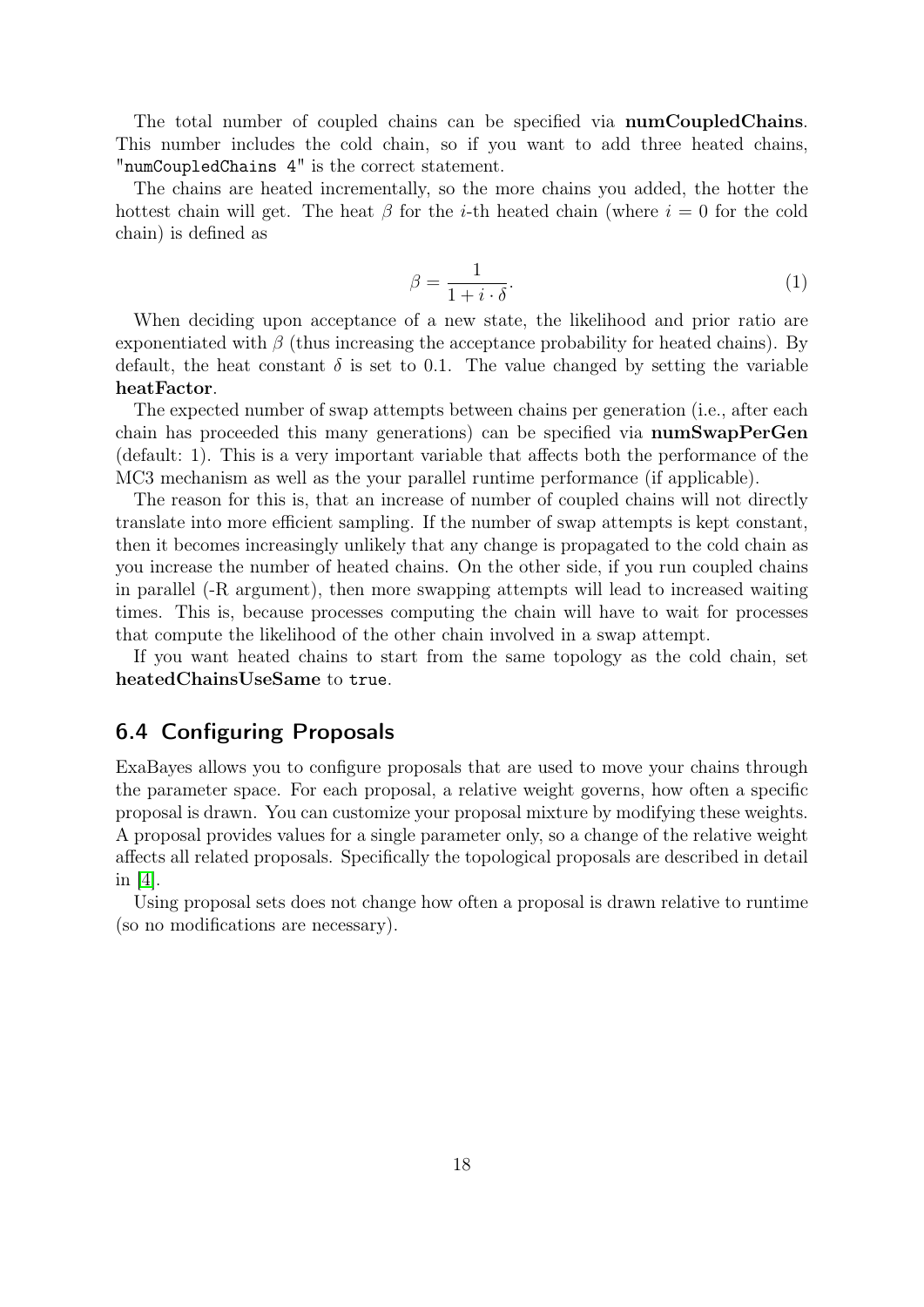| keyword                 | full name                          | affected parameters  | default weight   |
|-------------------------|------------------------------------|----------------------|------------------|
| nodeSlider              | node slider                        | branch lengths       | $\left( \right)$ |
| treeLengthMult          | tree length multiplier             | branch lengths       |                  |
| branchMulti             | multiplier on branch lengths       | branch lengths       | $\theta$         |
| $e$ TBR                 | extending tree bisection and       | topology             | $\overline{0}$   |
|                         | reconnection (eTBR)                |                      |                  |
| eSPR                    | extending subtree pruning          | topology             | $6\phantom{.}6$  |
|                         | and regrafting (eSPR)              |                      |                  |
| parsimonySPR            | parsimony-biased<br>subtree        | topology             | $6\phantom{.}6$  |
|                         | pruning and regrafting             |                      |                  |
| stNNI                   | stochastic nearest neighbor        | topology             | $\boldsymbol{6}$ |
|                         | interchange                        |                      |                  |
| likeSPR                 | a posterior-guided SPR             | topology             | $\sqrt{2}$       |
| rateHetMulti            | multiplier on $\alpha$             | rate heterogeneity   | $\mathbf 1$      |
| revMatSlider            | sliding window                     | rev. matrix (DNA,AA) | 1                |
| revMatDirichlet         | dirichlet proposal                 | rev. matrix (DNA,AA) | 1                |
| <b>RevmatRateDirich</b> | partial dirichlet proposal         | rev. matrix $(AA)$   | 1                |
| frequencySlider         | sliding window                     | state frequencies    | $0.5\,$          |
| frequencyDirichlet      | dirichlet proposal                 | state frequencies    | $0.5\,$          |
| aaModelJump             | fixed AA matrix                    | amino acid model     | 1                |
| blDistGamma             | Newton-Raphson-based               | branch lengths       | 9                |
|                         | length<br>branch<br>proposal       |                      |                  |
|                         | employing<br>Gamma<br>$\mathbf{a}$ |                      |                  |
|                         | distribution                       |                      |                  |
| blDistWeibull           | Newton-Raphson-based               | branch lengths       | $\overline{0}$   |
|                         | branch length<br>proposal          |                      |                  |
|                         | employing a Weibull distri-        |                      |                  |
|                         | bution (not recommended)           |                      |                  |

Moreover, the behaviour of the topological proposals can be customized. The eSPR prunes a subtree, follows down a random path (starting with the original pruning position) and chooses the current branch as re-grafting position with a certain stopping probability (keyword: eSprStopProb). In case of the eTBR, the tree is bisected at a branch and the bisected branch traverses the tree on both ends as described for the eSPR (keyword for the stopping probability is eTbrStopProb).

The parsimony-biased SPR (parsSPR) move prunes a subtree and proposes a regraft position proportionally to the parsimony score of the resulting tree. The parsSPR evaluates the parsimony score for regrafting positions that are no more than n steps (keyword: parsSPRRadius) apart (i.e., it considers branches within a specified radius for re-insertion). Computing the parsimony score is extremely fast and parallelized in ExaBayes. If you are dealing with large trees, consider increasing the radius. It may not increase mixing, but definitely will reduce the burn-in time and the increase in runtime should not be problematic. The default value depends on the logarithm of the number of taxa (a reasonable assumption, if we do not expect comb-like trees).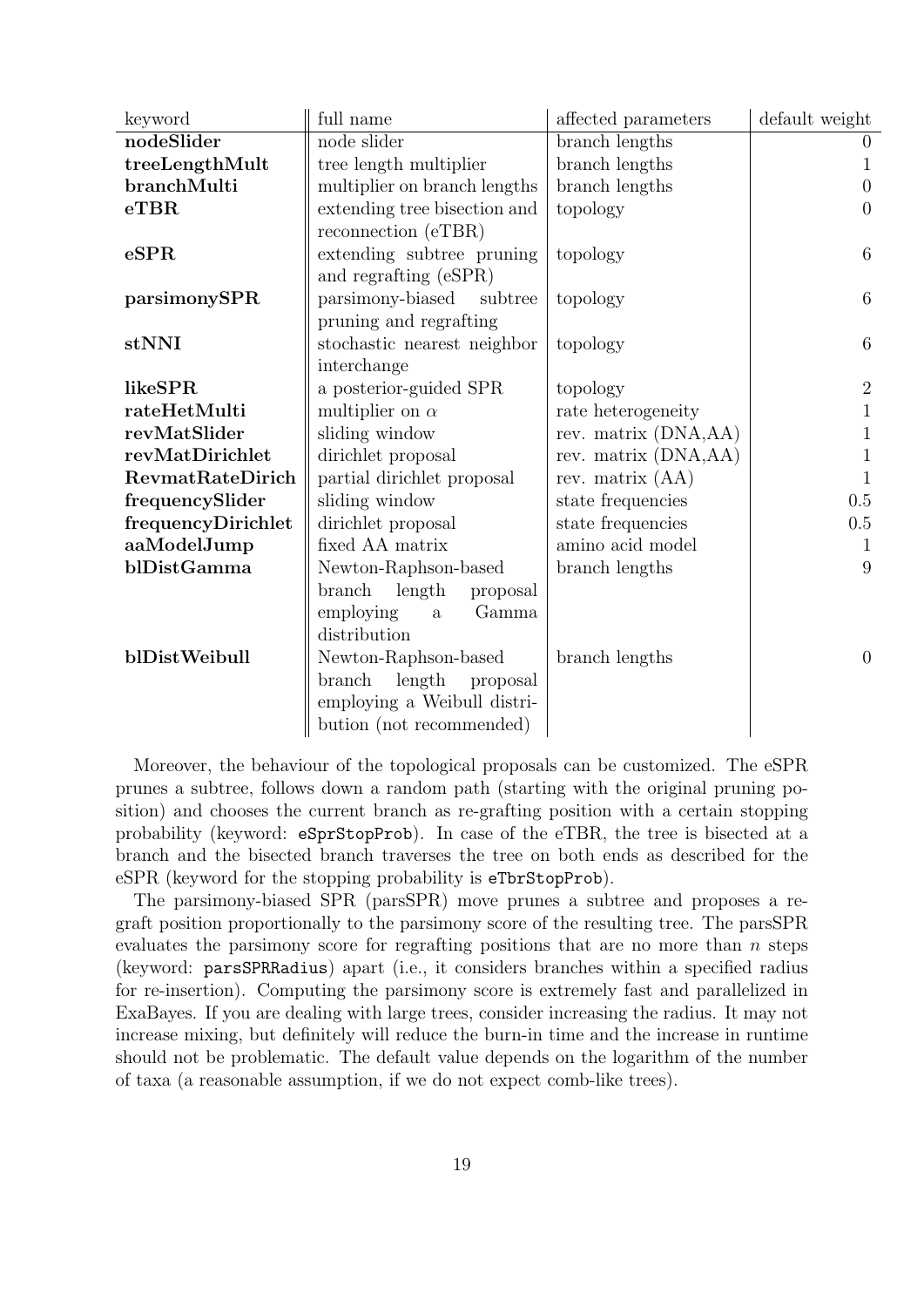Similar to MrBayes, parsimony scores are heated (i.e., exponentiated) using the value of parsimonyWarp. If this value is decreased, the probability that trees with low parsimony score are proposed will get higher.

The posterior-guided SPR move is particularly expensive, since after pruning, it evaluates all reattachment locations in a radius (specified by likeSprMaxRadius) and uses a score based on the posterior to propose a SPR move. How heavily ExaBayes relies on this score can be quantified with likeSprWrap (e.g., choose a likeSprWrap  $= 0.1$  or 0.01 to give topological changes that decrease the posterior by -10 resp. -100 log-units a reasonable chance of being proposed).

moveOptMode allows you to enhance topological proposals by simultaneously proposing branch lengths along with topology (turned off by default). Value 1 means that one branch that is remapped by any  $NNI/SPR$  will be proposed. For moveOptMode  $= 2$ , all branches that are traversed by a moving subtree will be proposed. For move $\text{OptMode} =$ 3, we additionally propose two branches adjacent and for move $\text{OptMode} = 4$ , adjacent subtrees (e.g., also the root branch of the moving subtree) will be proposed. By default, the NR-based Gamma distribution proposal is used, if useMultiplier is true, then a multiplier is used instead (not recommended).

| keyword          | default value             |
|------------------|---------------------------|
| eSprStopProb     | 0.5                       |
| eTbrStopProb     | 0.5                       |
| parsimonyWarp    | 0.10                      |
| parsSprRadius    | $ 2 \cdot \log(n) $       |
| useMultilier     | false                     |
| moveOptMode      | 0                         |
| likeSprMaxRadius | $\lceil \log_2(n) \rceil$ |
| likeSprWrap      |                           |

# <span id="page-19-0"></span>7 Pre-/post-processing utilities

For all utilities, please use the -h option, the documentation is mostly sufficient to execute the programs. In this section, we provide additional hints and caveats about employment of these tools.

# <span id="page-19-1"></span>7.1 parser

This utility parses an phylip-formatted alignment and creates a binary representation of this alignment. You either have to indicate the data type of a single partition alignment (via -m) or provide a model file via -q (see Section [9\)](#page-26-0).

Parsing large alignment can take a considerable amount of time that is lost manifold when ExaBayes is executed in parallel.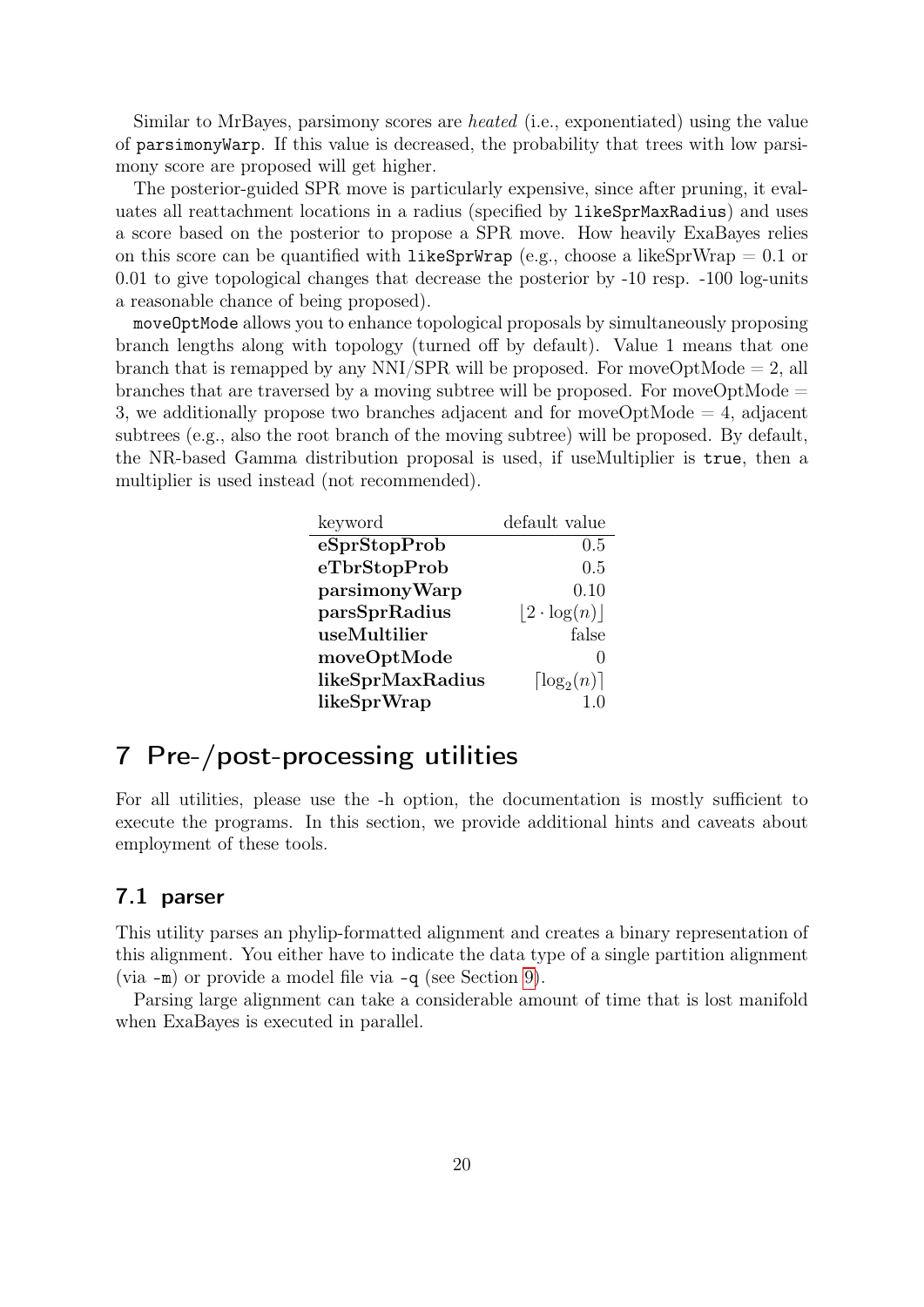# <span id="page-20-0"></span>7.2 postProcParam

This utility can be used to summarize (similar to sump in MrBayes or the summary statistics in Tracer) all sampled parameters.

This is straight-forward for continuous parameters (such as substitution rates). If you integrate over fixed protein model matrices (e.g, WAG,  $LG, \ldots$ ), you are integrating over a discrete parameter. The output in the ExaBayes\_parameters\* will list the respective matrices. In this case, postProcParam will create an extra column that contains the discrete distribution.

You should check, if all ESS values are greater than 100 and (if available) PSRF values are close to  $1 \lt 1.1$  is considered good convergence).

# <span id="page-20-1"></span>7.3 sdsf

This utility computes deviations of split frequencies (either maximum or average, abbrev. as ASDSF/MSDSF). If you are integrating over topologies (you usually are), ASDSF/MSDSF are an essential convergence criterion. Usually an ASDSF of  $0.5 - 1\%$ is considered "excellent convergence" and values between  $1 - 5\%$  are considered to be acceptable.

You will encounter strongest deviations for branches with low posterior probability.

The stand-alone sdsf computes the same result that is also calculated, if you run multiple independent analysis with convergence criterion. If you run an exceptionally large analysis with multiple independent runs and plan on sampling a very large number of trees, it is recommendable to launch each independent run as a distinct ExaBayes session. You could have a master-script that launches the independent runs (to be run for e.g., 2 h), then checks for convergence and restarts the runs from the respective checkpoints, if not converged yet. If an immense number of processes is involved and your cpu-h budget is tight, this saves you sequential overhead.

# <span id="page-20-2"></span>7.4 credibleSet

This utility computes the credible set of topologies (up to a specified percentile) in one or many tree sets. Use it for post-analyses of your tree samples.

# <span id="page-20-3"></span>7.5 extractBips

This utility extracts bipartitions (AKA splits or edges) from tree sets and the branch lengths associated with these bipartitions. Note that, this utility also examines trivial bipartitions (these correspond to outer branches in a tree).

extractBips produces the following files:

• ExaBayes bipartitions.\* lists the smaller partition of a bipartition (i.e., all taxa omitted are in the complementary partition) and assigns a unique identifier to the bipartition.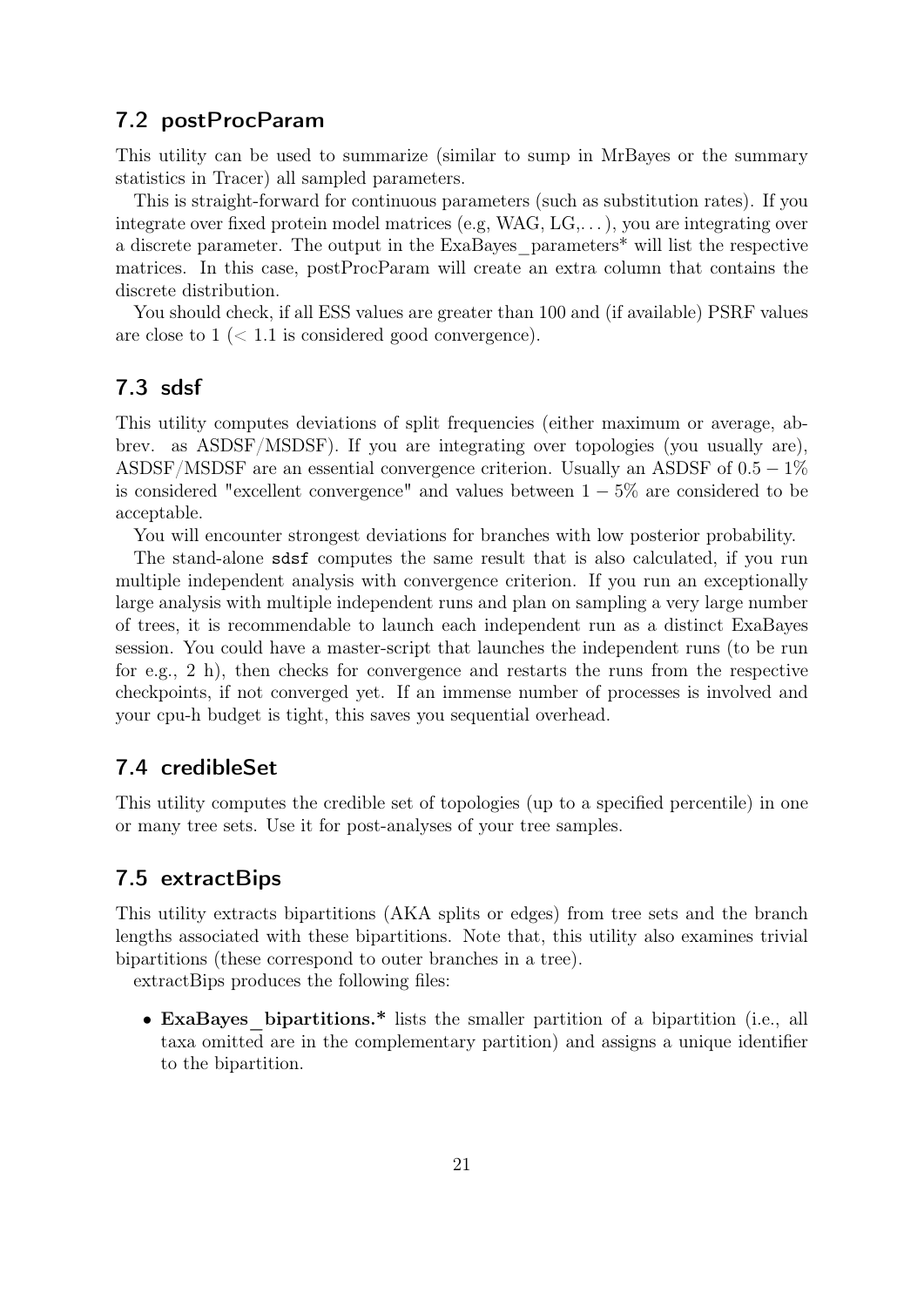- ExaBayes fileNames.\* lists the file names of the input topology files and assigns a for reference in the remaining two files.
- ExaBayes bipartitionBranchLengths.\* contains all unique branch lengths samples associated with a specific bipartition in a specific file. The file id and bipartition id from the previous two files are used for that.
- ExaBayes bipartitionStatistics.\* contains summary statistics for the branch lengths associated with bipartitions (similar to the output of postProcParam). The ESS value indicates, whether you have sufficiently sampled the branch length associated with a branch and the PSRF value can be used to judge, if the samples from different chains converged against the same distribution. You have sufficiently sampled a parameter, if the ESS is  $> 100$  and a PRSF  $< 1.1$  is an indicator of good convergence.

If a bipartition occurs only in one chain, extractBips will produce -nan-values.

### <span id="page-21-0"></span>7.6 consense

This utility allows to build consensus trees from one or more tree sets. If computing the consensus tree (specifically the extended MR consensus) becomes computationally challenging, you may want to give the parallelized consensus tree algorithm in [RAxML](https://github.com/stamatak/standard-RAxML) a try (use -J MRE).

consense will produces two output files (one in Newick format, one in Nexus format). Nodes are annotated with marginal probability (i.e., confidence), median, mean and 5%/95% quantile values.

If you ran analyses with unlinked branch lengths (i.e., you had multiple partitions with a branch length parameter each), then you should create one consensus tree for each branch length parameter. ExaBayes writes one topology file per parameter and per analysis. So you can consense all files that have a "tree-x" (where x is the id of the parameter) in their name.

# <span id="page-21-1"></span>8 ExaBayes on Clusters/Supercomputers

The striking feature of ExaBayes is its capability to execute standard analyses on clusters and super-computers efficiently. This section goes through various aspects worth considering.

On clusters you often have to load a MPI module first. If you downloaded binaries, try to execute ExaBayes using n processes and using either mpirun or mpiexec as follows:

#### \$ mpirun -np n ./exabayes <further args>

The exact invocation may vary depending on the MPI installation. If this does not work, make sure you downloaded the corrected package or consider compiling ExaBayes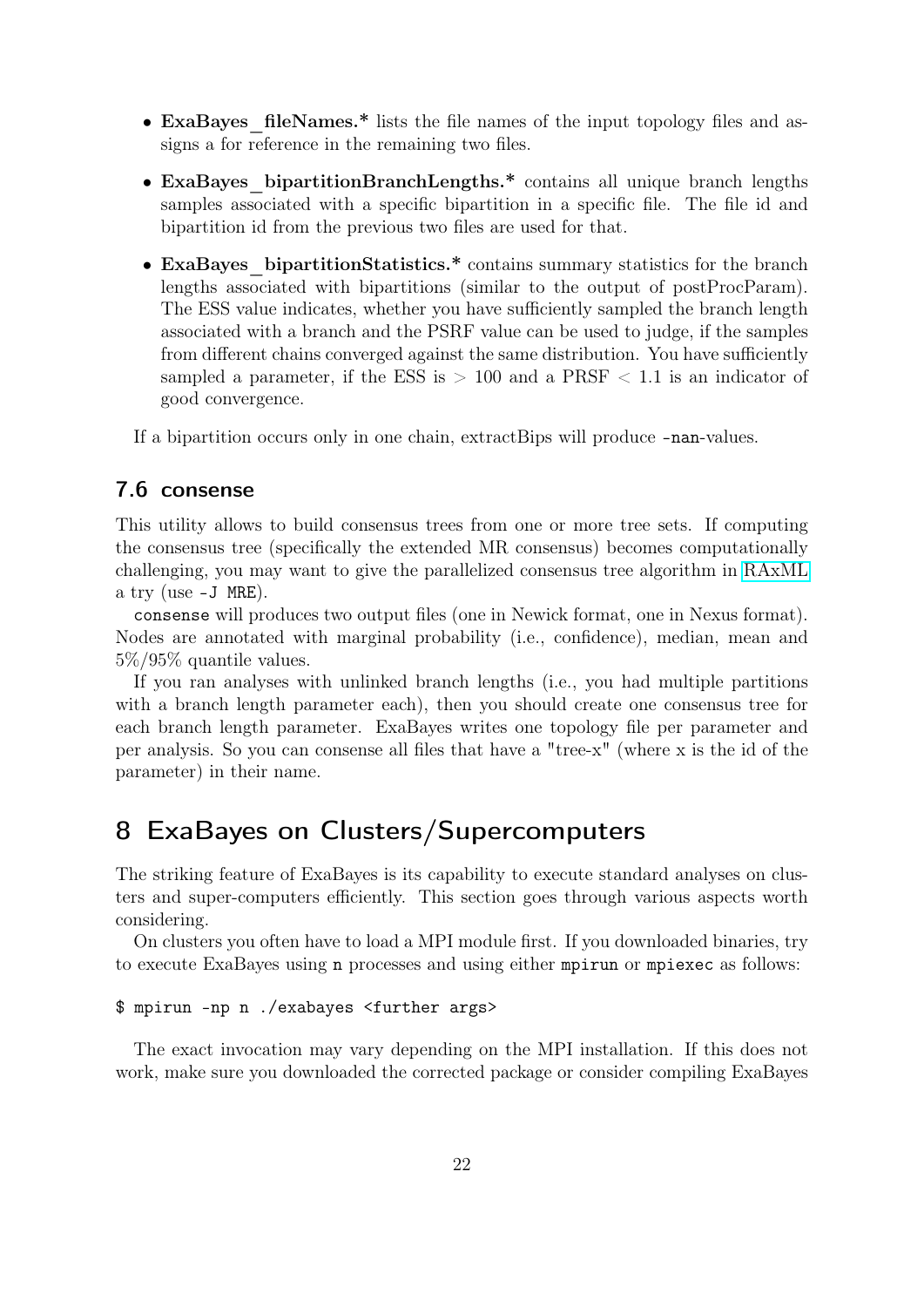from source. On clusters, you usually have to provide a batch script that is committed to the scheduler.

In ExaBayes, you may have several computing nodes working on a chain in parallel. We refer to the entirety of nodes computing a chain as *parallel unit*.

### <span id="page-22-0"></span>8.1 TL;DR summary

In most cases, if you have x processes available (e.g., 4 machines with each 12 cores  $\Rightarrow$ 48 processes):

- if you run *n* independent analyses, use  $-R$  n.
- if you want to run  $m$  coupled chains, check, if ExaBayes becomes faster, if you increase from -C 1 (default) over -C 2 to -C 4 up to -C m (often the optimum is 2 or 4). For each increment (default: 500 generations), ExaBayes prints the time required for the last increment (use this for benchmarking).
- check the load balance output. For good parallel efficiency, each process should at least have  $\approx 100$  patterns. Otherwise, less processes may be sufficient, but more do not hurt, if you are not under a budget constraint.

# <span id="page-22-1"></span>8.2 Choosing the right kind of parallelism

ExaBayes implements three levels of parallelism (in descending order of granularity):

- runs-level parallelism,
- chain-level parallelism,
- data parallelism.

For optimal performance, please consider the following example. Assume, you run  $m$ coupled chains and n independent runs, while you specify that  $m_p$  coupled chains and  $n_p$  independent runs are run in parallel (via -R and -C). For reasons of load balance, m should be a multiple of  $m_p$  (analog for n). Assume each of your computing nodes has k cores and you want to use l computing nodes for each parallel working unit (working on one coupled chain in an independent run that is executed in parallel). Thus, you will obtain optimal performance, if you execute ExeBayes with a total number of processes of

$$
processes = m_p \cdot n_p \cdot l \cdot k. \tag{2}
$$

If the number of cores k is divisible by 2,  $l = 2^i$  (where  $i < 0$ ) works as well. This way several parallel working units fit on a node.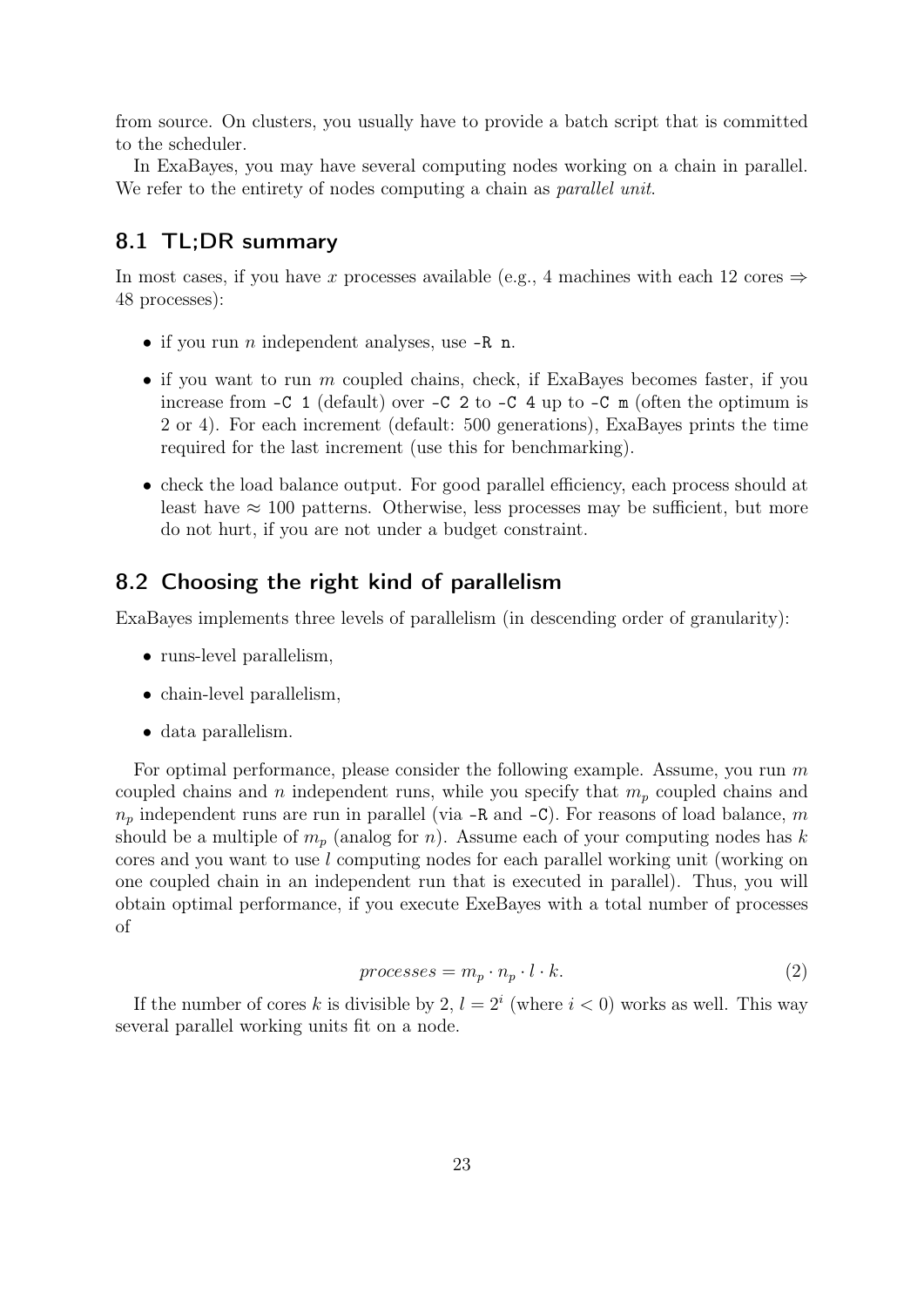#### 8.2.1 On Run-level Parallelism

Obviously, run-level parallelism is the most efficient kind of parallelism. Processes working on different runs rarely have to communicate with each other (except for writing a checkpoint, so make sure your checkpointing frequency is not too low). If you instruct ExaBayes to execute 2 runs parallel, then using twice as many processes should result in an optimal speedup of two.

Alternatively, you can commit each independent run separately to the cluster and naturally get the same parallel speedup this way. You will save computational time, if you regularly check for topological convergence (using the sdsf tool). So one possibility is to commit several runs for which you specify a large number of generations in the config file and a relatively short walltime (maybe 2h). After the scripts have finished, another script checks the ASDSF and recommits the runs (using the checkpointing functionality -r). Or you could commit several jobs for each of your run and each job has to wait for the previous job to finish (e.g., using -hold\_jid with Grid Engine).

The optimal strategy depends on the configuration of your cluster/supercomputer. In some instances a single large run parallelized via -R allows your job a higher priority in the queue, in other instances smaller jobs that run for a short period will allow you to get the results as quickly as possible.

If you sample an immense number of trees using an immense number of processes, we recommend to choose a non-monolithic (e.g., the second) strategy. The sdsf requires a bit of runtime on its own that increases with the number of trees and that is lost manifold, if many processes have to wait before they continue.

#### <span id="page-23-0"></span>8.2.2 On Chain-level Parallelism

Employing chain-level parallelism in Bayesian analyses comes with some caveats. The speedup you can achieve with coupled chains strongly depends on how often an individual coupled chain is involved in a swapping attempt. Each time two chains  $a$  and  $b$  swap, all processes working on a have to wait for chain b to reach the respective generation and vice versa. Reducing the number of swap attempts (via numSwapPerGen) will improve your parallel efficiency, but probably reduces your mixing between coupled chains (e.g., it is less likely that the cold chain benefits from the hotter ones).

So while runtime efficiency probably is the weakest argument for employing chain-level parallelism, memory is a point to consider (also see section [8.3\)](#page-24-0). Likelihood computation is the single dominating factor of memory consumption. The formula for computing memory requirements (in Byte) of a single chain in one run is

$$
mem = 4 \cdot 8 \cdot r \cdot p \cdot (n-2), \tag{3}
$$

where r is 4 for DNA and 20 for AA data,  $p$  is the number of unique site patterns in your alignment and  $n$  is the number of taxa.

For executing m coupled chains (efficiently), you require  $m + 1$  sets of likelihood arrays, thus  $mem \cdot (m + 1)$  byte. Even if data parallelism is favorable for your dataset, memory requirements may become prohibitive. If you employ more processes, you will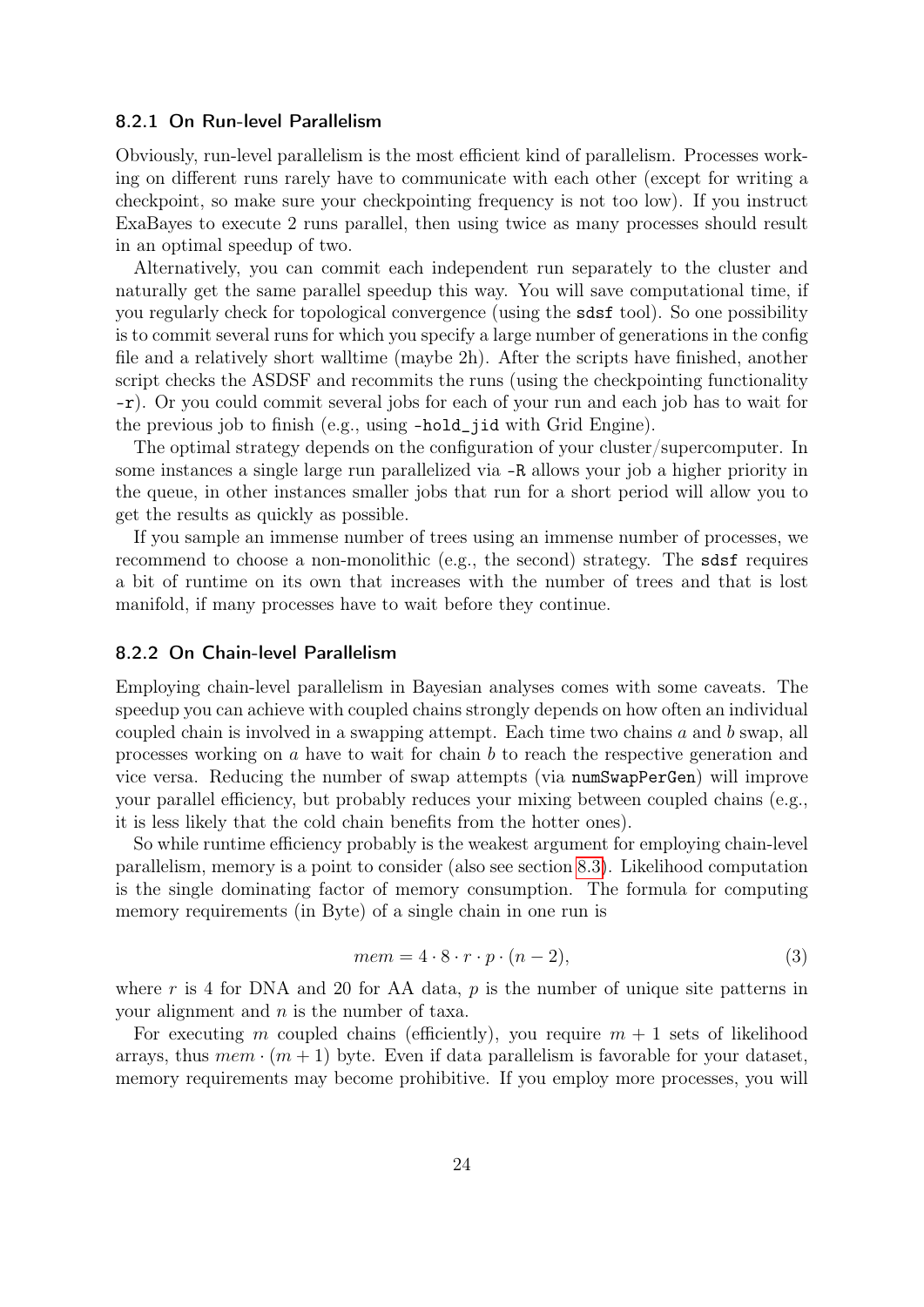also increase the amount of memory that is at your disposal. However, depending on the size of your dataset, parallel efficiency of data parallelism will decrease at some point. This is where chain-level parallelism should be considered.

Using chain-level will allow you to increase the number of processes, while still enough work load is assigned to each process.

As described above you need an additional set of likelihood arrays. Unfortunately, this rule still holds, when chain-level parallelism is employed. Assuming, you run  $m_p$ coupled chains in parallel, you will need  $mem \cdot (m + m_n)$  byte. For a discussion on how to reduce  $m_p$ , please see Section [8.3.](#page-24-0)

#### <span id="page-24-1"></span>8.2.3 On Data Parallelism

Data parallelism means that the unique site patterns of your alignment are spread out across processes. As discussed at the beginning of this section you should choose the number of processes such that the processes involved in computing the likelihood of a single tree are distributed across as few computing nodes as possible.

Since it takes longer to compute the likelihood of a larger pattern (i.e., your alignment contains more taxa), it is hard to say until which point data parallelism can be employed efficiently. As a rule of thumb each process should at least be responsible for at least 100 sites. If a parallel run of ExaBayes is started, ExaBayes prints the load distribution (i.e., how many pattern are assigned to each process) before starting the computation.

### <span id="page-24-0"></span>8.3 Saving Memory

As mentioned earlier, with ExaBayes you can do Bayesian MCMC on alignments of which the size is only limited by the total memory you have available in your computing center.

In addition to that, ExaBayes implements techniques to reduce the overall memory footprint.

The -M x option allows you to trade runtime for reduced memory consumption. The higher x, the slower but less memory-intensive are the likelihood computations. Remember, that for any -M x ExaBayes will yield the exact same results with the limitations described in section [8.5.](#page-25-1)

This is particularly relevant, if you use chain-level parallelism, since increased parallelism also increases the memory-overhead as explained in section [8.2.2.](#page-23-0) Recall that for  $x=0$ , you need the  $(m + m_p)$  sets of likelihood arrays (where m is the number of coupled chains and  $m_p$  the number of coupled chains executed in parallel). This is, because ExaBayes uses an additional set of likelihood arrays to evaluate the likelihood of a new proposal and saves the previous likelihood arrays for the case of rejection of the proposal.

With  $-M$  1, you can instruct ExaBayes to not save likelihood arrays for arrays for inner nodes that are (recursively) computed from two leave (resp. tip) nodes. These nodes are particularly fast to compute, so you will not loose too much runtime. For a balanced binary tree (best case), the memory consumption of the saved likelihood arrays (adding the  $m_p$  to the equation of memory consumption) is reduced by more than 50%. In the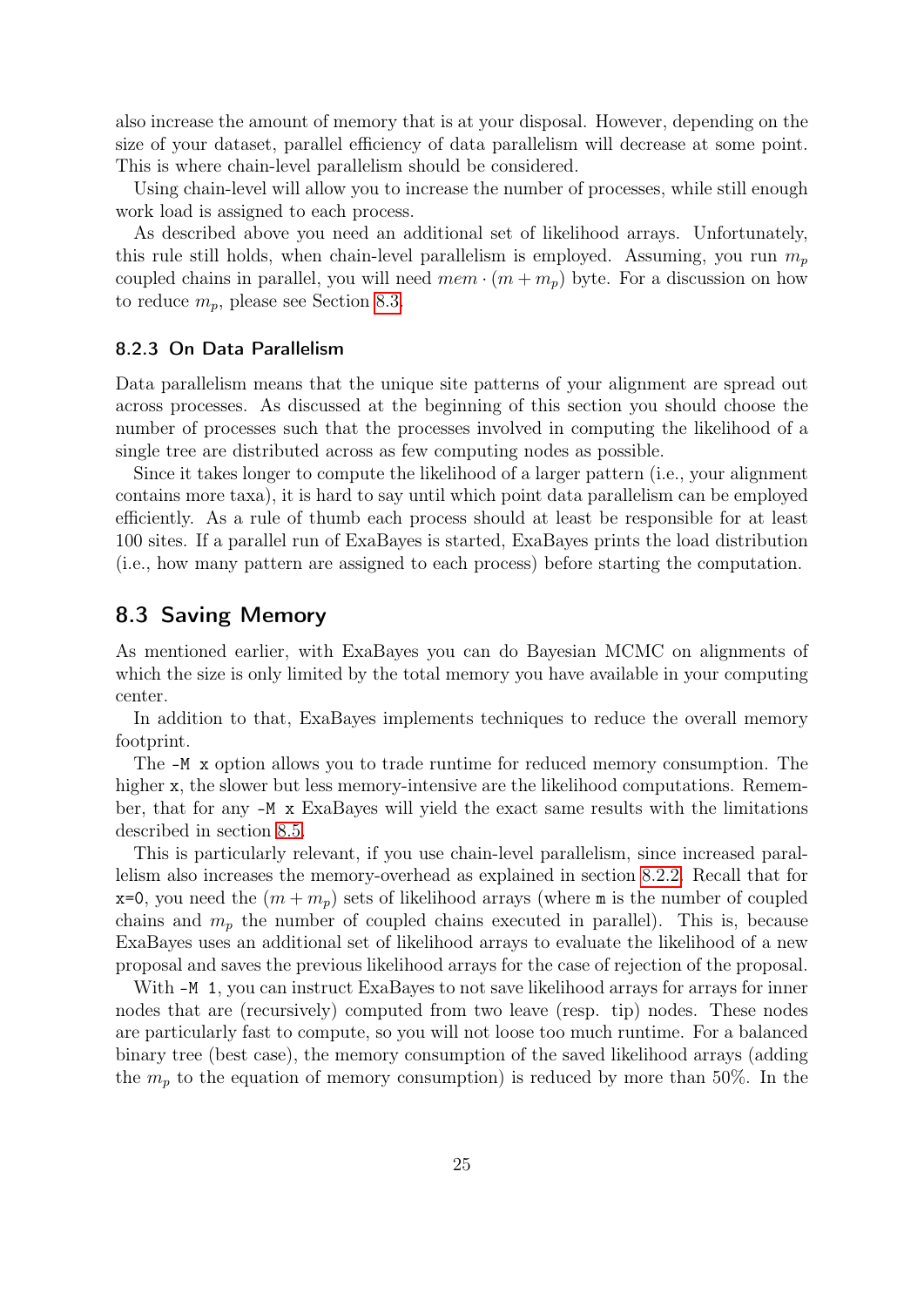worst case (a comb-/caterpillar-like tree), the memory consumption is merely reduced by 1 array.

When run with  $-M$  2, ExaBayes will only save likelihood arrays for the most expensive kind of nodes. These are nodes that have two inner nodes as their descendants. In terms of memory consumption, a balanced binary tree is the worst case (saving only  $>50\%$  of the additional likelihood arrays). In the best case (here the comb-like tree), ExaBayes will not save any addition likelihood arrays.

For -M 3, ExaBayes by default does not save any likelihood arrays. The run will be executed substantially slower (but still less than a factor of 2), but specifically if you run a lot of chains in parallel, the factor  $(m + m_p)$  in the memory consumption formula is reduced to m.

Aside from that, ExaBayes implements a subtree equality vector-technique, that allows you to save memory for dataset that contain many gaps or undetermined characters (see [\[2\]](#page-28-6)). The amount of memory you save is proportional to the amount of missing data and the runtime penalty should be negligible (resp., there are instances where this actually increases runtime performance).

# <span id="page-25-0"></span>8.4 Highly Partitioned Runs

In a parallel setting, it is less straight-forward to efficiently execute an analysis, if the alignment is highly partitioned. The issue of load distribution in case of data parallelism is discussed in section [8.2.3.](#page-24-1) The upshot is that you should, whether all processes of a parallel unit have about the same portion of the overall data. In parallel runs, ExaBayes initially lists, how many characters, partitions, (coupled) chains and runs are assigned to each processor. For efficiency it is important that the option proposalSets is by default set to true (default).

For assigning data (possibly a huge number of partitions) to processors, ExaBayes employs the same algorithm as ExaML [\[3\]](#page-28-7).

# <span id="page-25-1"></span>8.5 Note on Reproducibility

ExaBayes comes with a strong guarantee of reproducibility.

Ideally, the same seed, configuration file and alignment file have to result in the exact same outcome (e.g., topology/parameter samples) regardless whether yggdrasil or exabayes were employed. This should hold for any kind of command line parameter governing the specifics of how calculations are to be performed. Furthermore, repeated continuations from a checkpoint file should not influence the output either.

Any change in the configuration file potentially interferes with perfect reproducibility (e.g., increasing the checkpoint frequency).

When parallelism is involved, this guarantee does not hold necessarily. The reason for this is indeterminism in the calculation of the likelihood, when conducted on multiple processors. Compensating for this problem comes at the cost of runtime performance, thus this has not been implement in ExaBayes.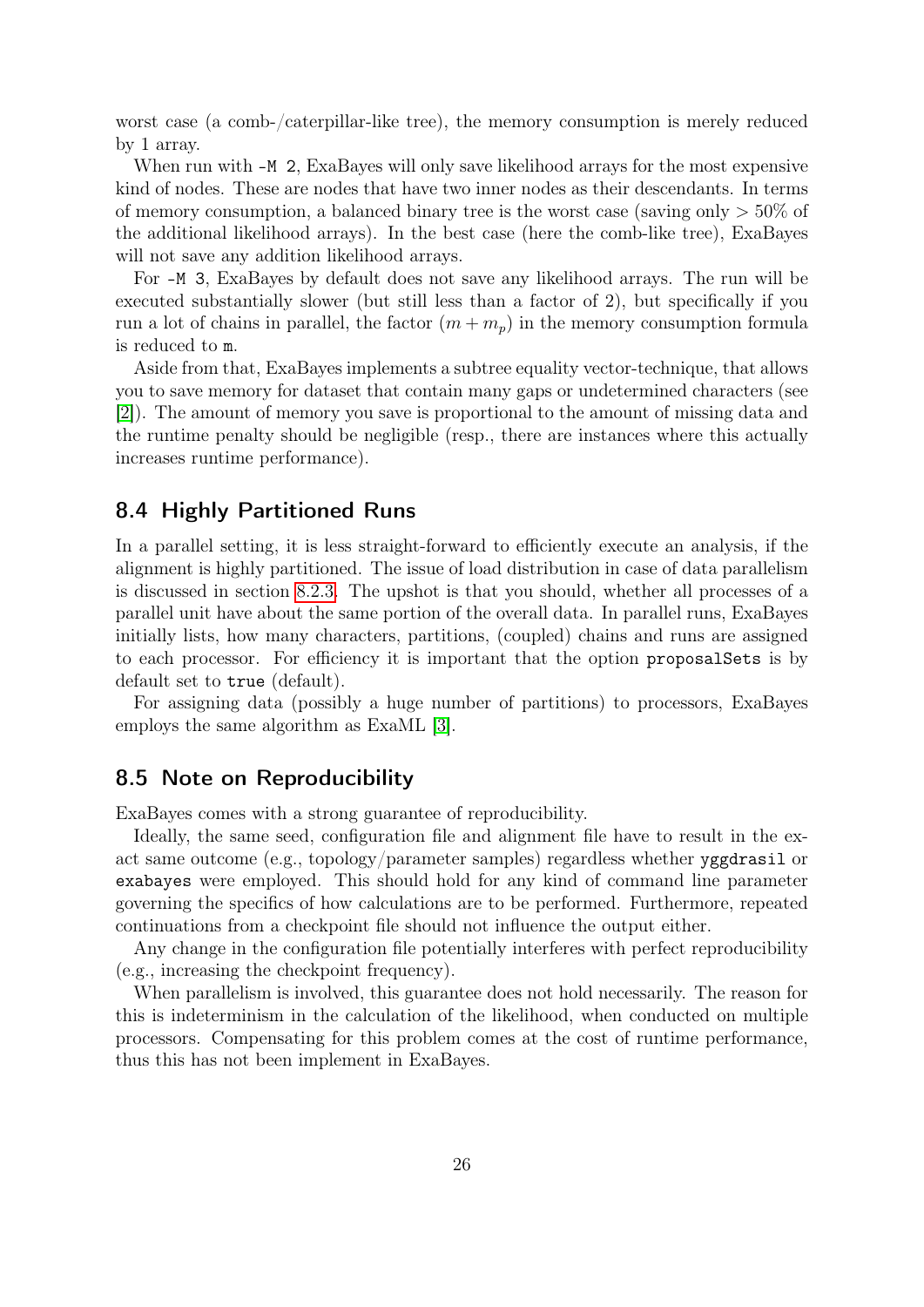In other words: running ExaBayes with a different number of processes theoretically may yield different results (however, we have not observed this for any MPI implementations yet).

All of the above does not influence the correctness of the results, however it limits the guarantee that the chain is in the exact same state.

# <span id="page-26-0"></span>9 File Format: Model/Partitioning file

If you want to partition your data, you have to provide a model file either to the parser utility or to yggdrasil/exabayes (via -q). In brief, this format is identical to the raxml model-file format, except that instead of specifying specific protein substitution matrices, you must identify a protein partition with PROT instead of a matrix name such as LG.

The example file below demonstrates the syntax of this file format:

```
DNA, gene1=1-300
DNA, gene2-codonPos1=301-500\3
DNA, gene2-codonPos2=302-500\3
DNA, gene2-codonPos3=303-500\3
PROT, protId=501-800
DNA, composit=801-1000,1101-1200
DNA, gene3=1000-1100
```
The bottom line is:

- data type identifier: **DNA** or **PROT** (followed by comma)
- partitionName (followed by equal sign)
- alignment positions:
	- range component, see "gene1"
	- strided range (useful for codon positions), see "gene2-codonPos1", "gene2 codonPos2" and "gene2-codonPos3". Notice that the starting position of the range is incremented for the second and third codon position.
	- combining elements, see "composit". You can combine any element using a comma.

For concatenating a large number of alignments efficiently, we distribute this [tool](https://github.com/aberer/concat-aln) separately from ExaBayes. It automatically creates the appropriate model file, although you will have to manually set the data type for amino acid partitions. Please use with caution.

A side note on efficiency: partitioning your data makes likelihood calculation less efficient. If for instance you partition your data and link all parameters across all partitions, then you could have provided an unpartitioned alignment and the MCMC sampling would require less computational resources.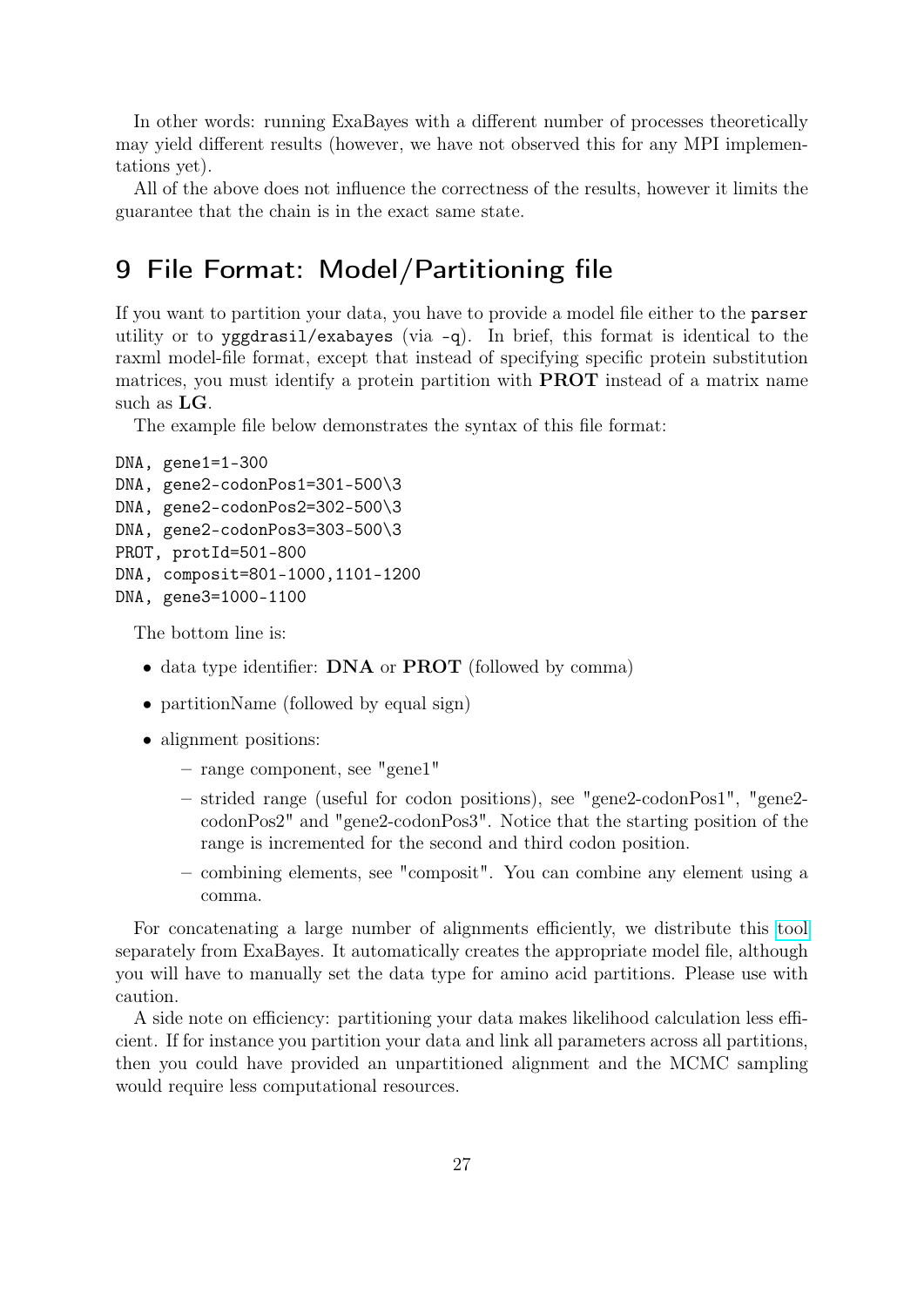# <span id="page-27-0"></span>10 Trading mixing efficiency versus runtime

As of version 1.4, ExaBayes comes with more advanced guided proposals that have considerable runtime requirements. If you have trouble achieving convergence on your dataset, you may want to increase the usage of these expensive proposals. On the other hand, if you find your dataset to be easily resolvable and you want as many samples from your runtime as possible, you may want to switch to cheaper proposals. Here, we explain your options for both cases (see Section [6.4](#page-17-0) for information on how to configure proposals).

In certain cases, we have observed that the NR-based Gamma proposal (blDistGamma) increases the probability that chains get stuck (specifically, if started from a random tree). Here, it may be useful to run ExaBayes with the default branch length proposal configuration of version 1.3 (branch length multiplier with weight 15, node slider with weight 5, blDistGamma with weight 0).

Currently, the posterior-guided SPR (likeSPR) has a rather low weight, because of its excessive runtime costs. If runtime is not a problem, we recommend to increase the weight of this proposal on hard datasets. For instance, you may want to go for a configuration that only uses the parsimony-guided SPR and the posterior-guided SPR, both with weight 10 (list remainder topology proposals and set its weight to 0). This setting allowed us to resolve hard datasets with up to 500 taxa which could not be resolved with the previously implemented proposals. The radius of the posterior-guided SPR is an important factor concerning runtime/mixing efficiency. In principle it suffices to set it as large as the largest SPR move that you expect (e.g., assume you know that an unstable subtree usually has regrafting locations in a radius of 3 around the pruning location). Radii should be chosen based upon the dual logarithm of the number of taxa in your tree (start out with this value and modify).

You may want to turn the posterior-guided SPR off and switch back to default config from ExaBayes 1.3. For doing so, enable the eTBR, eSPR, stNNI and parsSPR and assign a weight of 5 to them (0 for likeSPR). We specifically do not recommend the eTBR, since true TBR moves (that are not actually SPR or NNI moves) are rarely accepted.

Proposing branch lengths simultaneously with topology (moveOptode  $> 0$ ) may in some cases increase convergence behavior and may allow extremely accurate estimates of split posterior probabilities. However, specifically in the presence of a posterior-guided SPR move, this option becomes very expensive (and thus the radius for the likeSPR should be chosen conservatively).

A cheap option to decrease burn-in time and potentially to increase mixing efficiency is to increase the radius of the parsimony guided SPR. Since, computing the parsimony score is very cheap, you do not have to expect considerable runtime penalties for using arbitrarily high values here (generally recommended).

# <span id="page-27-1"></span>11 Citation

ExaBayes has been published in [Molecular Biology and Evolution.](http://mbe.oxfordjournals.org/content/early/2014/08/16/molbev.msu236.abstract)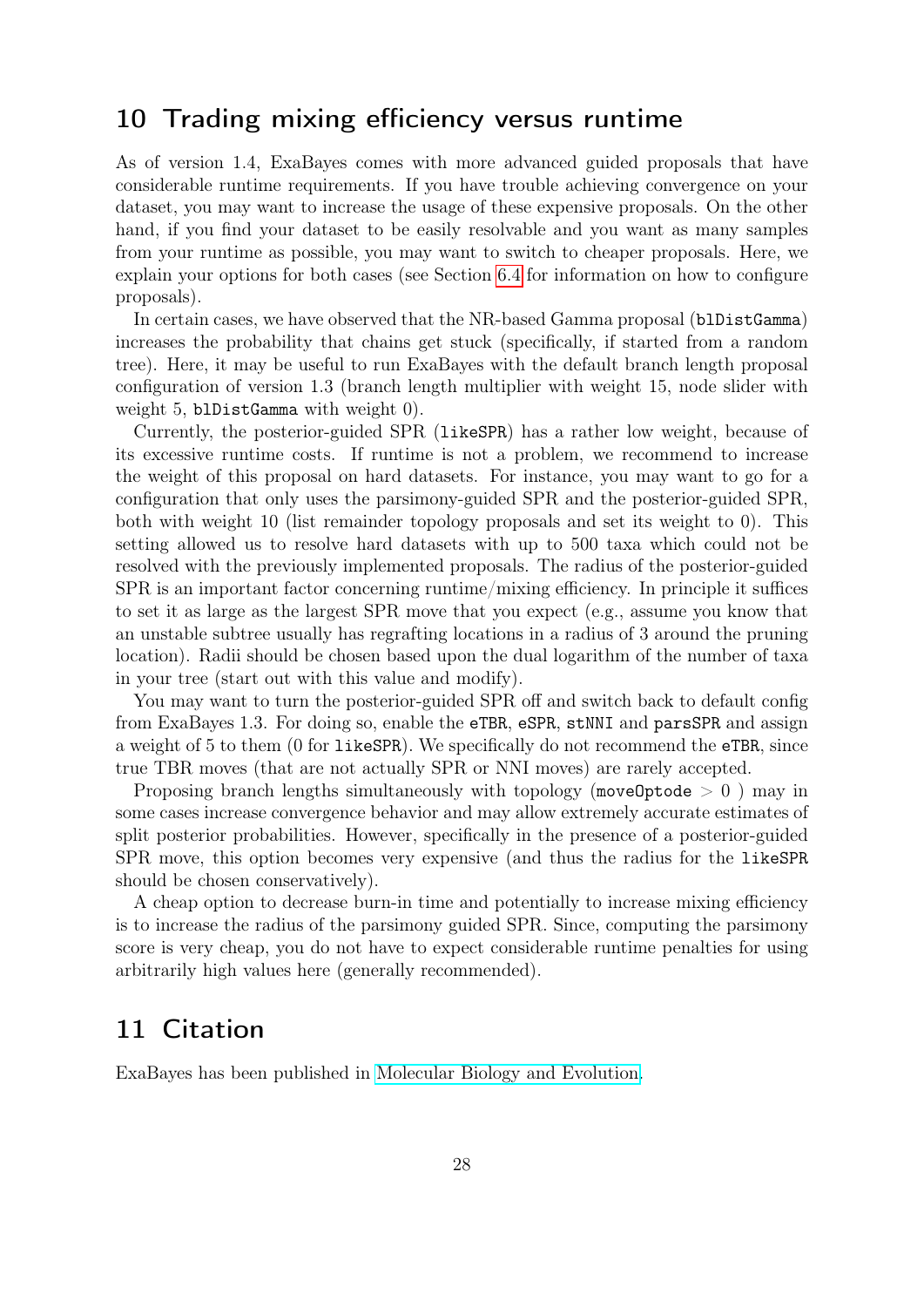The respective BibTex entry for citing the advance online publication is:

```
@article{aberer2014exabayes,
  title={ExaBayes: Massively Parallel Bayesian Tree Inference for
  the Whole-Genome Era},
  author={Aberer, Andre J and Kobert, Kassian and Stamatakis, Alexandros},
  journal={Molecular Biology and Evolution},
  pages={msu236},
  year={2014},
  publisher={Oxford University Press}
}
```
# <span id="page-28-0"></span>12 References

# References

- <span id="page-28-1"></span>[1] Alexei J Drummond, Marc a Suchard, Dong Xie, and Andrew Rambaut. Bayesian phylogenetics with BEAUti and the BEAST 1.7. Molecular biology and evolution, 29(8):1969–73, August 2012.
- <span id="page-28-6"></span>[2] Fernando Izquierdo-Carrasco, Stephen a Smith, and Alexandros Stamatakis. Algorithms, data structures, and numerics for likelihood-based phylogenetic inference of huge trees. *BMC bioinformatics*, 12(1):470, January 2011.
- <span id="page-28-7"></span>[3] Kassian Kobert, Tomáš Flouri, Andre Aberer, and Alexandros Stamatakis. The divisible load balance problem and its application to phylogenetic inference. In Algorithms in Bioinformatics, pages 204–216. Springer, 2014.
- <span id="page-28-5"></span>[4] Clemens Lakner, Paul van der Mark, John P Huelsenbeck, Bret Larget, and Fredrik Ronquist. Efficiency of Markov chain Monte Carlo tree proposals in Bayesian phylogenetics. Systematic biology, 57(1):86–103, February 2008.
- <span id="page-28-2"></span>[5] Fredrik Ronquist, Maxim Teslenko, Paul van der Mark, Daniel L Ayres, Aaron Darling, Sebastian Höhna, Bret Larget, Liang Liu, Marc a Suchard, and John P Huelsenbeck. MrBayes 3.2: efficient Bayesian phylogenetic inference and model choice across a large model space. Systematic biology, 61(3):539–42, May 2012.
- <span id="page-28-4"></span>[6] A. Stamatakis and A.J. Aberer. Novel parallelization schemes for large-scale likelihood-based phylogenetic inference. In Parallel Distributed Processing (IPDPS), 2013 IEEE 27th International Symposium on, pages 1195–1204, 2013.
- <span id="page-28-3"></span>[7] Alexandros Stamatakis. RAxML-VI-HPC: maximum likelihood-based phylogenetic analyses with thousands of taxa and mixed models. Bioinformatics, 22(21):2688– 2690, November 2006.